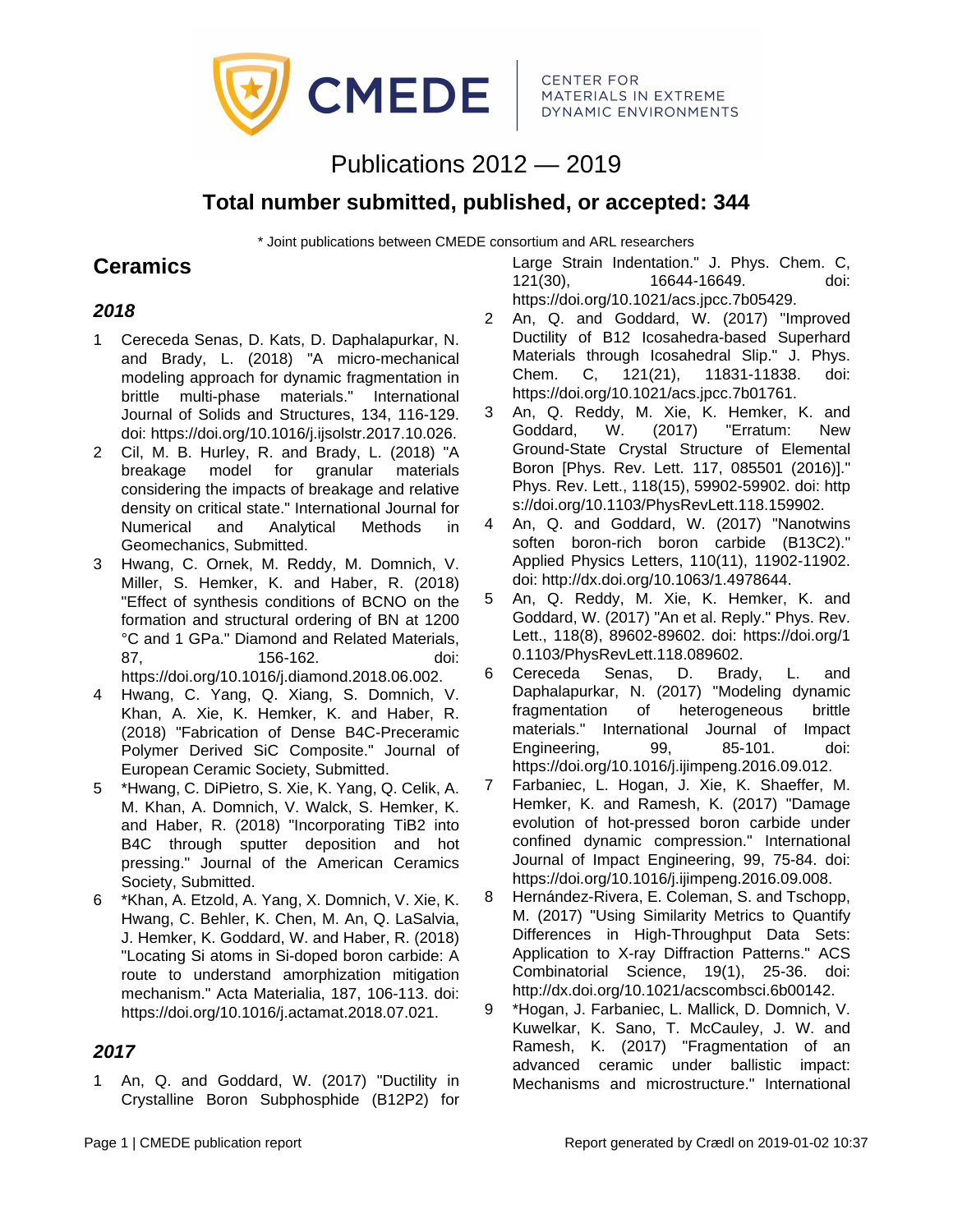Journal of Impact Engineering, 102, 47-54. doi: https://doi.org/10.1016/j.ijimpeng.2016.12.008.

- 10 Khan, A. Domnich, V. and Haber, R. (2017) "Boron carbide based ceramics: Problems and possible solutions." ACerS Bulletin, 96(6), 30-35. doi: http://ceramics.org/publications-and-resourc es/the-bulletin/bulletin-archives.
- 11 Ramesh, K. Stickle, A. and Kimberley, J. (2017) "Rocks, Shocks and Asteroids, and Some Interesting Research Directions in Mechanics." Experimental Mechanics, 57(8), 1149-1159. doi: http://dx.doi.org/10.1007/s11340-017-0324-9.
- 12 Swab, J. Meredith, C. Casem, D. and Gamble, W. (2017) "Static and dynamic compression strength of hot-pressed boron carbide using a dumbbell-shaped specimen." Journal of Materials Science, 52(17), 10073-10084. doi: http://dx.doi.org/10.1007/s10853-017-1210-7.
- 13 Taylor, D. (2017) "Convergence acceleration of molecular dynamics methods for shocked materials using velocity scaling." Molecular Physics, 115(5), 603-617. doi: http://dx.doi.org/1 0.1080/00268976.2016.1241905.
- 14 Taylor, D. (2017) "Molecular dynamics simulation of the Hugoniot states of boron suboxide." Materials Letters, 188, 331-333. doi: https://doi.org/10.1016/j.matlet.2016.11.118.
- 15 Toksoy, M. Rafaniello, B. Xie, K. Ma, L. Hemker, K. and Haber, R. (2017) "Densification and characterization of rapid carbothermal synthesized boron carbide." International Journal of Applied Ceramic Technology, 14(3), 443-453. doi: http://dx.doi.org/10.1111/ijac.12654.
- 16 \*Tonge, A. and Ramesh, K. (2017) "Corrigendum to: Multi-scale defect interactions in high-rate brittle material failure. Part I: Model formulation and application to AlON." Journal of the Mechanics and Physics of Solids, 106, 313-314. doi: https://doi.org/10.1016/j.jmps.2017.05.020.
- 17 Xie, K. Domnich, V. Farbaniec, L. Chen, B. Kuwelkar, K. Ma, L. McCauley, J. W. Haber, R. Ramesh, K. and Chen, M. (2017) "Microstructural Characterization of Boron-rich Boron Carbide." Acta Materialia, 136, 202-214. doi:

http://dx.doi.org/10.1016/j.actamat.2017.06.063.

#### **2016**

1 An, Q. Reddy, M. Xie, K. Hemker, K. and Goddard, W. (2016) "New Ground-State Crystal Structure of Elemental Boron." Phys. Rev. Lett., 117(8), 85501-85501. doi: https://doi.org/10.110 3/PhysRevLett.117.085501.

- 2 An, Q. Reddy, M. Qian, J. Hemker, K. Chen, M. and Goddard, W. (2016) "Nucleation of amorphous shear bands at nanotwins in boron suboxide." Nature Communications, 7, 1-7. doi: https://doi.org/10.1038/ncomms11001.
- 3 An, Q. Samwer, K. Demetriou, M. Floyd, M. Duggins, D. Johnson, W. and Goddard, W. (2016) "How the toughness in metallic glasses depends on topological and chemical heterogeneity." Proceedings of the National Academy of Sciences, 113(26), 7053-7058. doi: http://dx.doi.org/10.1073/pnas.1607506113.
- 4 An, Q. Reddy, M. Dong, H. Chen, M. Oganov, A. and Goddard, W. (2016) "Nanotwinned Boron Suboxide (B6O): New Ground State of B6O." Nano Letters, 16(7), 4236-4242. doi: http://dx.doi.org/10.1021/acs.nanolett.6b01204.
- 5 An, Q. Goddard, W. Xie, K. Sim, G. Hemker, K. Munhollon, T. Toksoy, M. and Haber, R. (2016) "Superstrength through Nanotwinning." Nano Letters, 16(12), 7573-7579. doi: http://pubs.acs.o rg/doi/abs/10.1021/acs.nanolett.6b03414.
- 6 Coleman, S. Hernandez, E. Behler, K. Synowczynski-Dunn, J. and Tschopp, M. (2016) "Challenges of Engineering Grain Boundaries in Boron-Based Armor Ceramics." JOM, 68(6), 1605-1615. doi: http://dx.doi.org/10.1007/s11837-016-1856-7.
- 7 Farbaniec, L. Hogan, J. McCauley, J. W. and Ramesh, K. (2016) "Anisotropy of Mechanical Properties in a Hot-Pressed Boron Carbide." International Journal of Applied Ceramic Technology, 13(6), 1008-1016. doi: http://dx.doi.org/10.1111/ijac.12585.
- 8 Gao, H. Etzold, A. Munhollon, T. Goddard, W. and Haber, R. (2016) "Processing factors influencing the free carbon contents in boron carbide powder by rapid carbothermal reduction." Diamond and Related Materials, 61, 14-20. doi:

https://doi.org/10.1016/j.diamond.2015.11.005.

- 9 \*Hilton, C. McCauley, J. W. Swab, J. Shanholtz, E. and Chen, M. (2016) "Using Hardness Tests to Quantify Bulk Plasticity and Predict Transition Velocities in SiC Materials." International Journal of Applied Ceramic Technology, 10(1), 114-122. doi: http://dx.doi.org/10.1111/j.1744-7402.2012.0 2817.x.
- 10 Hogan, J. Farbaniec, L. Daphalapurkar, N. and Ramesh, K. (2016) "On Compressive Brittle Fragmentation." Journal of the American Ceramic Society, 99(6), 2159-2169. doi: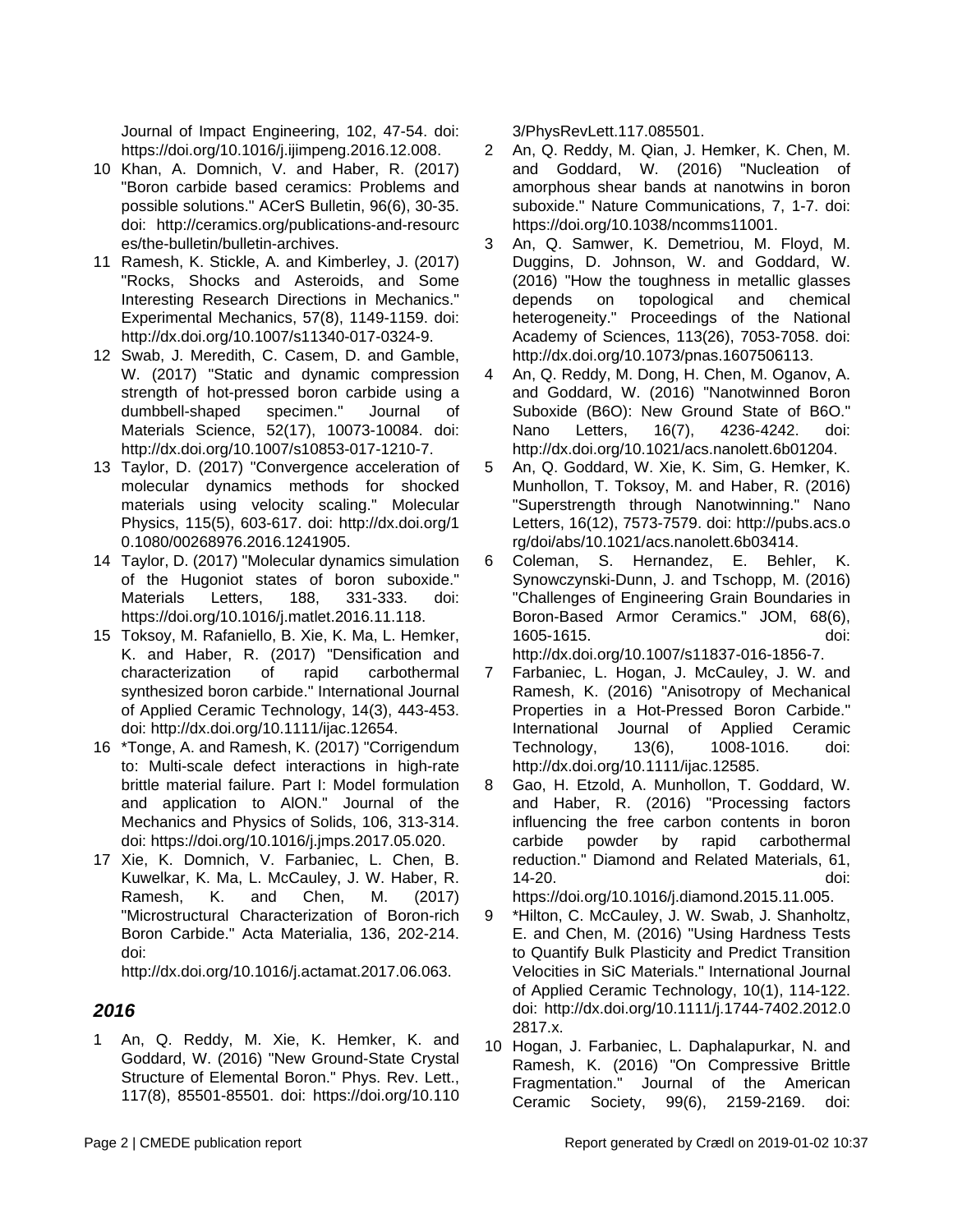https://doi.org/10.1111/jace.14171.

11 \*Hogan, J. Farbaniec, L. Sano, T. Shaeffer, M. and Ramesh, K. (2016) "The effects of defects on the uniaxial compressive strength and failure of an advanced ceramic." Acta Materialia, 102, 263-272. doi:

https://doi.org/10.1016/j.actamat.2015.09.028.

12 Huq, F. Brannon, R. and Brady, L. (2016) "An efficient binning scheme with application to statistical crack mechanics." International Journal for Numerical Methods in Engineering, 105(1), 33-62. doi:

http://dx.doi.org/10.1002/nme.4959.

13 Li, G. An, Q. Goddard, W. Hanus, R. Zhai, P. Zhang, Q. and Snyder, G. (2016) "Atomistic explanation of brittle failure of thermoelectric skutterudite CoSb 3." Acta Materialia, 103, 775-780. doi:

https://doi.org/10.1016/j.actamat.2015.11.021.

14 Liu, J. and Brady, L. (2016) "Effective anisotropic compliance relationships for wing-cracked brittle materials under compression." International Journal of Solids and Structures, 100, 151-168. doi:

http://dx.doi.org/10.1016/j.ijsolstr.2016.08.012.

- 15 Liu, J. and Brady, L. (2016) "Perturbation-based surrogate models for dynamic failure of brittle materials in a multiscale and probabilistic context." International Journal for Multiscale Computational Engineering, 14(3), 273-290. doi: https://doi.org/10.1615/IntJMultCompEng.20160 15857.
- 16 McDonald, J. and Satapathy, S. (2016) "Surface waves and their influence on cone cracking in brittle materials." International Journal of Impact Engineering, 93, 144-152. doi: https://doi.org/10.1016/j.ijimpeng.2016.03.003.
- 17 \*Reddy, M. Hwang, C. Ornek, M. Lavenstein, S. Goddard, W. Burgess, A. Haber, R. and Doherty, K. (2016) "Observations of nanocrystalline cubic boron nitride formed with plasma spraying." Acta Materialia, 116, 155-165. doi: https://doi.org/10.1016/j.actamat.2016.06.038.
- 18 \*Tonge, A. Ramesh, K. and Barnouin, O. (2016) "A model for impact-induced lineament formation and porosity growth on Eros." Icarus, 266, 76-87. doi: https://doi.org/10.1016/j.icarus.2015.11.018.
- 19 \*Tonge, A. and Ramesh, K. (2016) "Multi-scale defect interactions in high-rate brittle material failure. Part I: Model formulation and application to design of protection materials." Journal of the Mechanics and Physics of Solids, 86, 117-149. doi: https://doi.org/10.1016/j.jmps.2015.10.007.
- 20 \*Tonge, A. and Ramesh, K. (2016) "Multi-scale defect interactions in high-rate failure of brittle materials, Part II: Application to design of protection materials." Journal of the Mechanics and Physics of Solids, 86, 237-258. doi: https://doi.org/10.1016/j.jmps.2015.10.006.
- 21 Xie, K. An, Q. Sato, T. Breen, A. Ringer, S. Goddard, W. Cairney, J. and Hemker, K. (2016) "Breaking the icosahedra in boron carbide." Proceedings of the National Academy of Sciences, 113(43), 12012-12016. doi: https://doi.org/10.1073/pnas.1607980113.
- 22 \*Xie, K. Kuwelkar, K. Haber, R. LaSalvia, J. and Doherty, K. (2016) "Microstructural Characterization of a Commercial Hot-Pressed Boron Carbide Armor Plate." Journal of the American Ceramic Society, 99(8), 2834-2841. doi: http://dx.doi.org/10.1111/jace.14295.
- 23 \*Zhao, S. Kad, B. Remington, B. LaSalvia, J. Wehrenberg, C. Behler, K. and Meyers, M. (2016) "Directional amorphization of boron carbide subjected to laser shock compression." Proceedings of the National Academy of Sciences, 113(43), 12088-12093. doi: http://dx.doi.org/10.1073/pnas.1604613113.

#### **2015**

- 1 An, Q. and Goddard, W. (2015) "Atomistic Origin of Brittle Failure of Boron Carbide from Large-Scale Reactive Dynamics Simulations: Suggestions toward Improved Ductility." Phys. Rev. Lett., 115, 5501-5506. doi: http://dx.doi.org/ 10.1103/PhysRevLett.115.105501.
- 2 Aydelotte, B. and Schuster, B. (2015) "Impact and Penetration of SiC: The Role of Rod Strength in the Transition from Dwell to Penetration." Procedia Engineering, 103, 19-26. doi:

https://doi.org/10.1016/j.proeng.2015.04.004.

- 3 Beaudet, T. Smith, J. and Adams, J. (2015) "Surface energy and relaxation in boron carbide (101?1) from first principles." Solid State Communications, 219, 43-47. doi: https://doi.org/10.1016/j.ssc.2015.06.021.
- Brady, L. Katcoff, Z. Mayercsik, N. and Kurtis, K. (2015) "Micromechanical Model and Associated Validation for Dynamic Failure of Brittle Materials Containing Pores and Slit-Like Flaws." Journal of Engineering Mechanics, 141(10), 5-10. doi: https ://doi.org/10.1061/(ASCE)EM.1943-7889.000092 7#sthash.xrzgreaI.dpuf.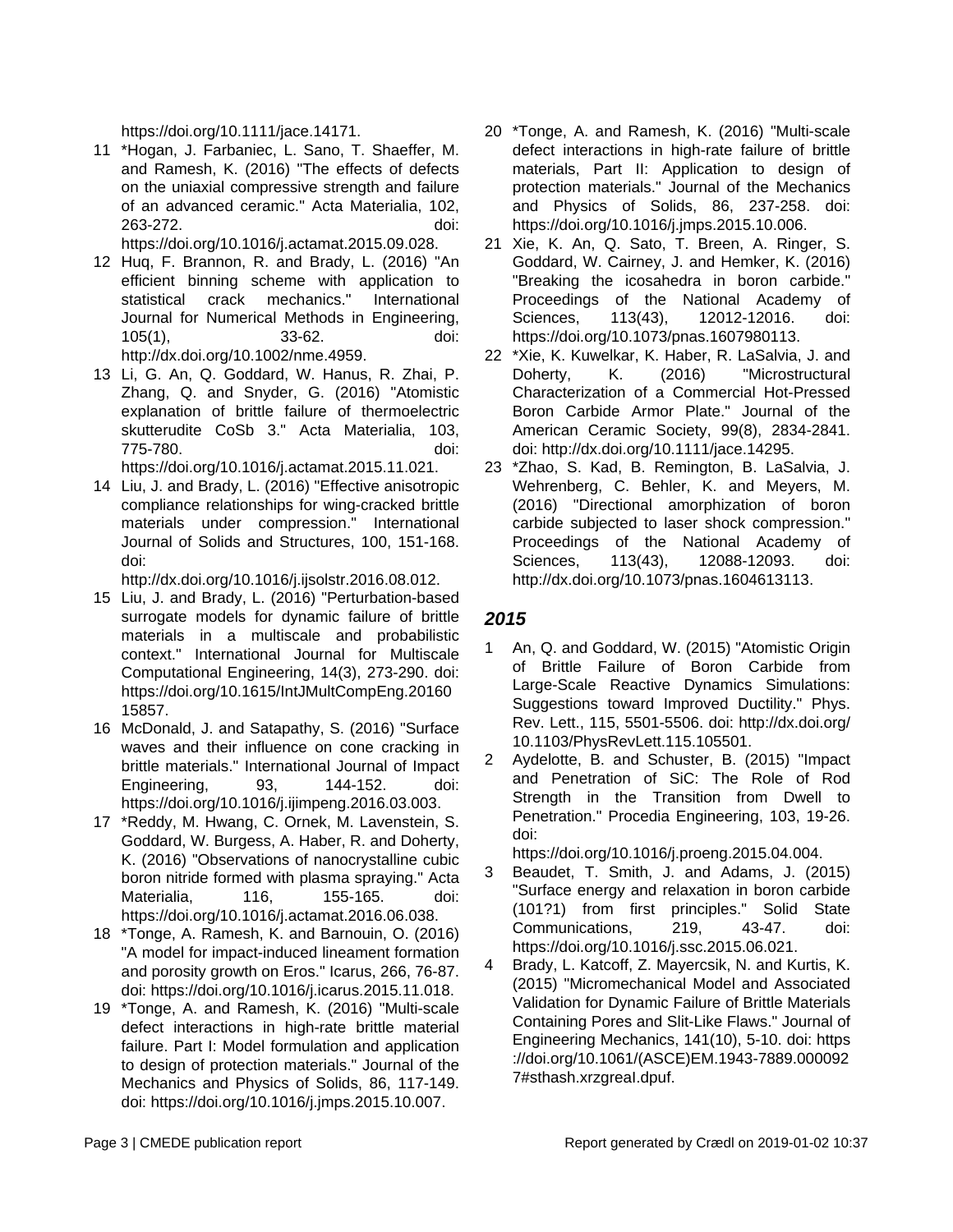- 5 Cao, B. Daphalapurkar, N. and Ramesh, K. (2015) "Ultra-high-strain-rate shearing and deformation twinning in nanocrystalline aluminum." Meccanica, 50(2), 561-574. doi: http://dx.doi.org/10.1007/s11012-014-9952-7.
- 6 Casem, D. Dwivedi, A. Swab, J. Wright, J. and Mondal, A. (2015) "Analysis of a Three-Bar Kolsky Apparatus for High-Rate Three-Point Flexure." Journal of Dynamic Behavior of Materials, 1(1), 75-93. doi: http://dx.doi.org/10.1007/s40870-014-0002-2.
- 7 Clayton, J. and Tonge, A. (2015) "A nonlinear anisotropic elastic–inelastic constitutive model for polycrystalline ceramics and minerals with application to boron carbide." International Journal of Solids and Structures, 64, 191-207. doi: https://doi.org/10.1016/j.ijsolstr.2015.03.024.
- 8 Clayton, J. (2015) "Penetration resistance of armor ceramics: Dimensional analysis and property correlations." International Journal of Impact Engineering, 85, 124-131. doi: https://doi.org/10.1016/j.ijimpeng.2015.06.025.
- 9 Farbaniec, L. Hogan, J. and Ramesh, K. (2015) "Micromechanisms associated with the dynamic compressive failure of hot-pressed boron carbide." Scripta Materialia, 106, 52-56. doi: http: //dx.doi.org/10.1016/j.scriptamat.2015.05.004.
- 10 Gao, Y. Rafaniello, B. Toksoy, M. Munhollon, T. and Haber, R. (2015) "Improvement of crystallization and particle size distribution of boric acid in the processing of a boron carbide precursor." RSC Adv., 5(25), 19067-19073. doi: http://dx.doi.org/10.1039/C4RA16279J.
- 11 \*Hogan, J. Farbaniec, L. Bratcher, M. and Ramesh, K. (2015) "The Effects of Microstructure and Confinement on the Compressive Fragmentation of an Advanced Ceramic." Journal of the American Ceramic Society, 98(3), 902-912. doi: http://dx.doi.org/10.1111/jace.13353.
- 12 Holland, C. Gamble, E. Zok, F. Deshp, V. and McMeeking, B. (2015) "Effect of design on the performance of steel–alumina bilayers and trilayers subject to ballistic impact." Mechanics of Materials, 91, 241-251. doi: http://dx.doi.org/10.1 016/j.mechmat.2015.05.002.
- 13 Hu, G. Liu, J. Brady, L. and Ramesh, K. (2015) "A 3D mechanistic model for brittle materials containing evolving flaw distributions under dynamic multiaxial loading." Journal of the Mechanics and Physics of Solids, 78, 269-297. doi: http://dx.doi.org/10.1016/j.jmps.2015.02.014.
- 14 Klinsmann, M. Rosato, D. Kamlah, M. McMeeking, R. and McMeeking, B. (2015) "An assessment of the phase field formulation for crack growth." Computer Methods in Applied Mechanics and Engineering, 294, 313-330. doi: http://dx.doi.org/10.1016/j.cma.2015.06.009.
- 15 Ramesh, K. Hogan, J. Kimberley, J. and Stickle, A. (2015) "A review of mechanisms and models for dynamic failure, strength, and fragmentation." Planetary and Space Science, 107, 10-23. doi: http://dx.doi.org/10.1016/j.pss.2014.11.010.
- 16 Schuster, B. Aydelotte, B. Leavy, B. Satapathy, S. and Zellner, M. (2015) "Concurrent Velocimetry and Flash X-ray Characterization of Impact and Penetration in an Armor Ceramic." Procedia Engineering, 103, 553-560. doi: https://doi.org/10.1016/j.proeng.2015.04.072.
- 17 Tang, B. An, Q. and Goddard, W. (2015) "Improved Ductility of Boron Carbide by Microalloying with Boron Suboxide." The Journal of Physical Chemistry C, 119(43), 24649-24656. doi: http://dx.doi.org/10.1021/acs.jpcc.5b08086.
- 18 Taylor, D. (2015) "Shock Compression of Boron Carbide: A Quantum Mechanical Analysis." Journal of the American Ceramic Society, 98(10), 3308-3318. doi: http://dx.doi.org/10.1111/jace.13711.
- 19 \*Tonge, A. Leavy, B. LaSalvia, J. Ramesh, K. and Brannon, R. (2015) "A Quantitative Approach to Comparing High Velocity Impact Experiments and Simulations Using XCT Data." Procedia Engineering, 103, 610-617. doi: https://doi.org/10.1016/j.proeng.2015.04.079.
- 20 Xie, K. An, Q. Toksoy, M. McCauley, J. W. Haber, R. Goddard, W. and Hemker, K. (2015) "Atomic-Level Understanding of "Asymmetric Twins" in Boron Carbide." Phys. Rev. Lett., 115, 1-5. doi: https://doi.org/10.1103/PhysRevLett.11 5.175501.
- 21 Xie, K. Livi, K. McCauley, J. W. and Hemker, K. (2015) "Precipitation of AlN in a commercial hot-pressed boron carbide." Scripta Materialia, 101, 95-98. doi: http://dx.doi.org/10.1016/j.script amat.2015.02.002.

#### **2014**

.

1 An, Q. Goddard, W. and Chengcheng, T. (2014) "Atomistic Explanation of Shear-Induced Amorphous Band Formation in Boron Carbide." Phys. Rev. Lett., 113, 95501-95501. doi: https://li nk.aps.org/doi/10.1103/PhysRevLett.113.095501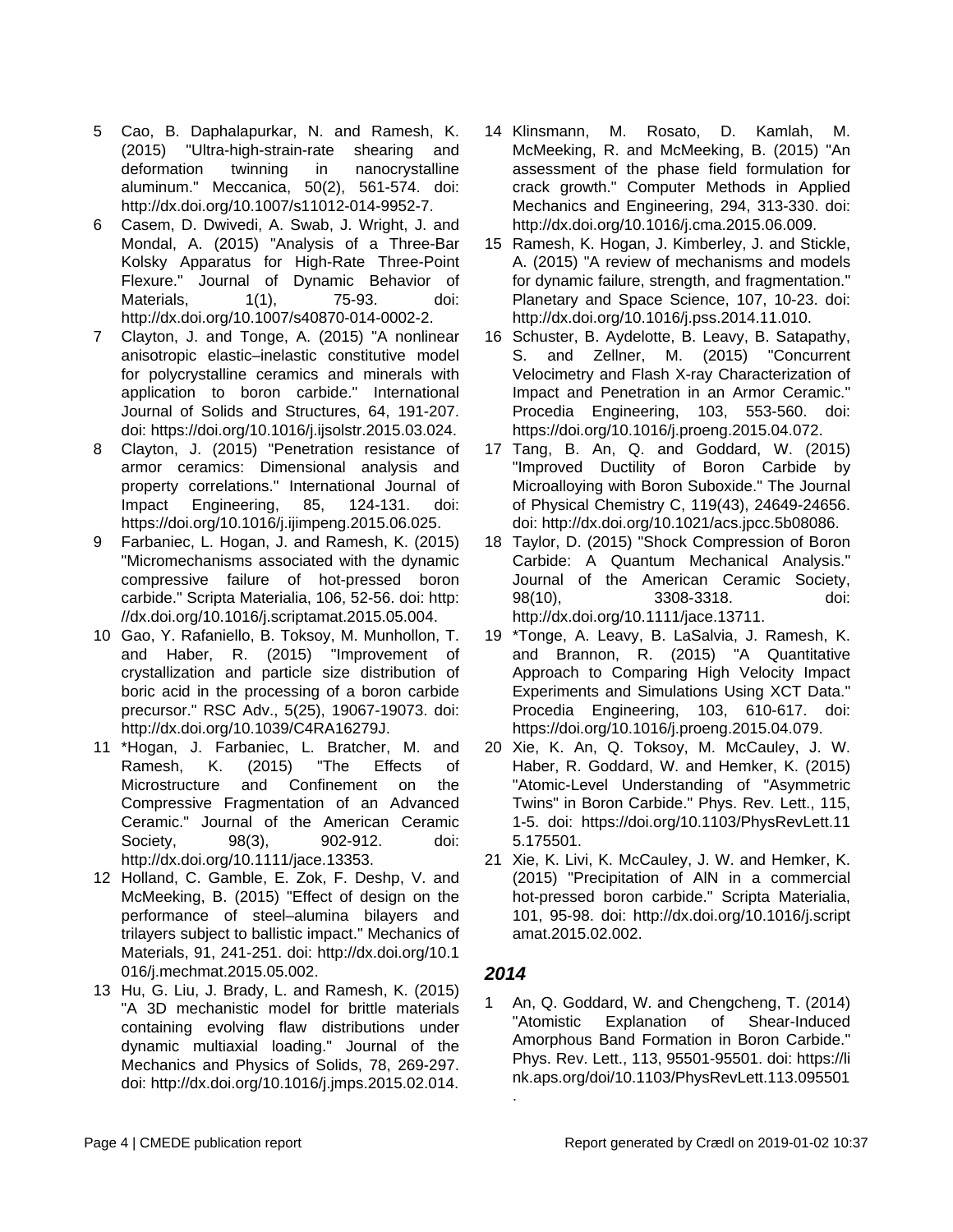- 2 An, Q. Goddard, W. Xiao, H. and Cheng, T. (2014) "Deformation Induced Solid–Solid Phase Transitions in Gamma Boron." Chemistry of Materials, 26(14), 4289-4298. doi: http://dx.doi.org/10.1021/cm5020114.
- 3 \*Batyrev, I. Taylor, D. Gazonas, G. and McCauley, J. W. (2014) "Density functional theory and evolution algorithm calculations of elastic properties of AlON." Journal of Applied Physics, 115(2), 23505-23505. doi: https://doi.org/10.1063/1.4859435.
- 4 Daphalapurkar, N. Wilkerson, J. Wright, T. and Ramesh, K. (2014) "Kinetics of a fast moving twin boundary in nickel." Acta Materialia, 68, 82-92. doi:

https://doi.org/10.1016/j.actamat.2014.01.010.

- 5 Katcoff, C. and Brady, L. (2014) "Modeling dynamic brittle behavior of materials with circular flaws or pores." International Journal of Solids and Structures, 51(3), 754-766. doi: http://dx.doi.org/10.1016/j.ijsolstr.2013.11.004.
- 6 Xie, K. Toksoy, M. Kuwelkar, K. Zhang, B. Krogstad, J. Haber, R. and Hemker, K. (2014) "Effect of Alumina on the Structure and Mechanical Properties of Spark Plasma Sintered Boron Carbide." Journal of the American Ceramic Society, 97(11), 3710-3718. doi: http://dx.doi.org/10.1111/jace.13178.

#### **2013**

- 1 Clayton, J. (2013) "Mesoscale modeling of dynamic compression of boron carbide polycrystals." Mechanics Research Communications, 49, 57-64. doi: https://doi.org/1 0.1016/j.mechrescom.2013.02.005.
- 2 Kimberley, J. Ramesh, K. and Daphalapurkar, N. (2013) "A scaling law for the dynamic strength of brittle solids." Acta Materialia, 61(9), 3509-3521. doi:

http://dx.doi.org/10.1016/j.actamat.2013.02.045.

- 3 Szlufarska, I. Ramesh, K. and Warner, D. (2013) "Simulating Mechanical Behavior of Ceramics Under Extreme Conditions." Annual Review of Materials Research, 43(1), 131-156. doi: https:// doi.org/10.1146/annurev-matsci-071312-121714.
- 4 \*Tonge, A. Kimberley, J. and Ramesh, K. (2013) "A Consistent Scaling Framework for Simulating High Rate Brittle Failure Problems." Procedia Engineering, 58, 692-701. doi: https://doi.org/10.1016/j.proeng.2013.05.080.
- 1 Clayton, J. Kraft, R. and Leavy, B. (2012) "Mesoscale modeling of nonlinear elasticity and fracture in ceramic polycrystals under dynamic shear and compression." International Journal of Solids and Structures, 49(18), 2686-2702. doi: https://doi.org/10.1016/j.ijsolstr.2012.05.035.
- 2 Clayton, J. (2012) "Towards a nonlinear elastic representation of finite compression and instability of boron carbide ceramic." Philosophical Magazine, 92(23), 2860-2893. doi: http://dx.doi.org/10.1080/14786435.2012.682171
- . 3 \*Reddy, K. Guo, J. Shinoda, Y. Fujita, T. Hirata, A. Singh, J. McCauley, J. W. and Chen, M. (2012) "Enhanced mechanical properties of nanocrystalline boron carbide by nanoporosity and interface phases." Nature Communications, 1, 1052-1052. doi: http://doi.org/10.1038/ncomm s2047http://doi.org/.
- 4 Swab, J. Wereszczak, A. Strong, K. Danna, D. LaSalvia, J. Ragan, M. and Ritt, P. (2012) "Knoop Hardness–Apparent Yield Stress Relationship in Ceramics." International Journal of Applied Ceramic Technology, 9(3), 650-655. doi: http://dx.doi.org/10.1111/j.1744-7402.2011.0 2686.x.
- 5 \*Taylor, D. McCauley, J. W. and Wainwright, E. (2012) "The effects of stoichiometry on the mechanical properties of icosahedral boron carbide under loading." Journal of Physics: Condensed Matter, 24(50), 505-402. doi: http://doi.org/10.1088/0953-8984/24/50/505402.
- 6 \*Tonge, A. Kimberley, J. and Ramesh, K. (2012) "The mechanism of compressive unloading failure in single crystal quartz and other brittle solids." International Journal of Solids and Structures, 49(26), 3923-3934. doi: https://doi.org/10.1016/j.ijsolstr.2012.08.021.
- 7 Wildman, R. and Gazonas, G. (2012) "A perfectly matched layer for peridynamics in two dimensions." Journal of Mechanics of Materials and Structures, 7(8), 765-781. doi: http://dx.doi.org/10.2140/jomms.2012.7.765.

# **Composites**

### **2018**

1 Abu-Obaid, A. Ganesh, R. and Gillespie, J. (2018) "Investigation of Axial Compressive Behavior of Kevlar Fibers Using Dynamic Loop Test." Textile Research Journal, Submitted.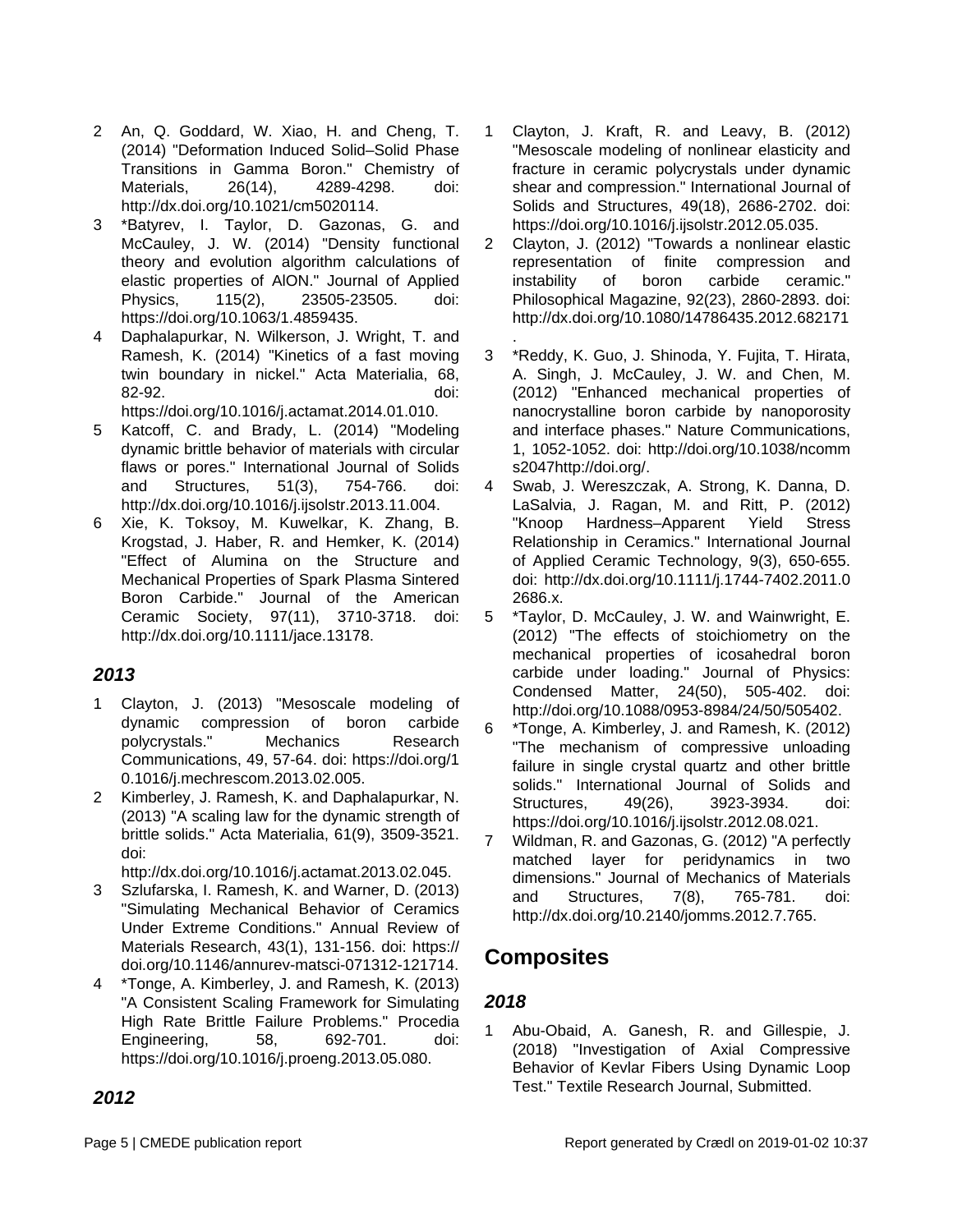- 2 An, Q. Tamrakar, S. Gillespie, J. Rider, A. and Thostenson, E. (2018) "Tailored Glass Fiber Interphases via Electrophoretic Deposition of Carbon Nanotubes: Fiber and Interphase Characterization." Composite Science and Technology, doi: https://doi.org/10.1016/j.comps citech.2018.01.003. Accepted.
- 3 Bhaduri, A. He, Y. Brady, L. and Kirby, R. (2018) "Stochastic collocation approach with adaptive mesh refinement for parametric uncertainty analysis." Journal of Computational Physics, 371, 732-750. doi: https://doi.org/10.1016/j.jcp.2018.06.003.
- Bhaduri, A. and Brady, L. (2018) "An efficient adaptive sparse grid collocation method through derivative estimation." Probabilistic Engineering Mechanics, 51, 11-22. doi: https://doi.org/10.101 6/j.probengmech.2017.11.002.
- 5 Chowdhury, S. Wise, E. Ganesh, R. and Gillespie, J. (2018) "Effect of Surface Crack on the Mechanical Properties of Silica: A Molecular Dynamics Simulation Study." Engineering Fracture Mechanics, Submitted.
- 6 Chowdhury, S. and Gillespie, J. (2018) "A molecular dynamics study of the effects of hydrogen bonds on mechanical properties of Kevlar® crystal." Computational Material Science, 148(1), 286-300. doi: http://doi.org/10.1016/j.commatsci.2018.02.055.
- 7 Ganesh, R. Sockalingam, S. and Gillespie, J. (2018) "Dynamic effects of a single fiber break in unidirectional glass fiber-reinforced polymer composites: Effects of matrix plasticity." Journal of Composite Materials, 52(14), 1873-1886. doi: http://doi.org/10.1177/0021998317737604.
- 8 Haque, B. Ali, M. Tamrakar, S. Yen, C. O'Brien, D. and Gillespie, J. (2018) "Stochastic Micromechanical Modeling of Transverse Punch Shear Damage Behavior of Unidirectional Composites." Journal of Composites Materials, 1(1), 1-17. doi: https://doi.org/10.1177/0021998318796174.
- 9 \*Haque, B. Z. Ali, M. Ganesh, R. Tamrakar, S. Gillespie, J. Yen, C. and O'Brien, D. (2018) "Stochastic micromechanical modeling of transverse punch shear damage behavior of unidirectional composites." Journal of Composite Materials, and the control of the control of the control of the control of the control of the control of the control of the control of the control of the control of the control of the control of the control of the control https://doi.org/10.1177/0021998318796174.
- 10 Li, Z. and Ghosh, S. (2018) "Developing Space-Time Boundary Conditions for Composite RVEs at High Strain-Rates." International Journal of Solids and Structures, Submitted.
- 11 Meyer, C. Bonyi, E. Haque, B. O'Brien, D. Aslan, K. and Gillespie, J. (2018) "Ballistic Impact Experiments and Quantitative Assessments of Mesoscale Damage Modes in a Single-layer Woven Composite." Dynamic Behavior of Materials, 1, doi: http://dx.doi.org/10.1007/978-3-319-95089-1.
- 12 \*Meyer, C. Haque, B. Z. O'Brien, D. Getinet, N. Yu, J. Bonyi, E. Aslan, K. and Gillespie, J. (2018) "Mesoscale Ballistic Damage Mechanics of a Single-Ply Woven Glass/Epoxy Composite." International Journal of Impact Engineering, 113(1), 118-131. doi: https://doi.org/10.1016/j.ijimpeng.2017.11.005.
- 13 \*Meyer, C. Gillespie, J. Haque, B. Z. O'Brien, D. Yu, J. Aslan, K. Bonyi, E. and Getinet, N. (2018) "Assessment and Quantification of Ballistic Impact Damage of a Single-Layer Woven Fabric Composite." International Journal of Damage Mechanics, 1(1), 1-21. doi: https://doi.org/10.1177/1056789518758153.
- 14 Sockalingam, S. Thomas, F. Casem, D. Gillespie, J. and Weerasooriya, T. (2018) "Failure of Dyneema® SK76 single fiber under multiaxial transverse loading." Textile Research Journal, 1(1), 1-17. doi: https://doi.org/10.1177/0040517518798653.
- 15 Tamrakar, S. Ganesh, R. and Sockalingam, S. (2018) "Rate Dependent Mode II Traction Separation Law for S-2 Glass/Epoxy Interface Using a Microdroplet Test Method." Composites Part A, Submitted.
- 16 Tamrakar, S. Ganesh, R. Sockalingam, S. Haque, B. Z. and Gillespie, J. (2018) "Modeling strain rate dependent large deformation inelastic behavior of an epoxy resin." Journal of Dynamic Behavior of Materials, Submitted.
- 17 Tamrakar, S. Ganesh, R. Sockalingam, S. Haque, B. Z. and Gillespie, J. (2018) "Experimental Investigation of Strain Rate and Temperature Dependent Response of an Epoxy Resin Undergoing Large Deformation." Journal of Dynamic Behavior of Materials, 4(1), 114-128. doi: https://doi.org/10.1007/s40870-018-0144-8.
- 18 \*Zhang, X. O'Brien, D. and Ghosh, S. (2018) "Parametrically Homogenized Continuum Damage Mechanics (PHCDM) Models for Composites from Micromechanical Analysis." Computer Methods in Applied Mechanics and Engineering, Accepted.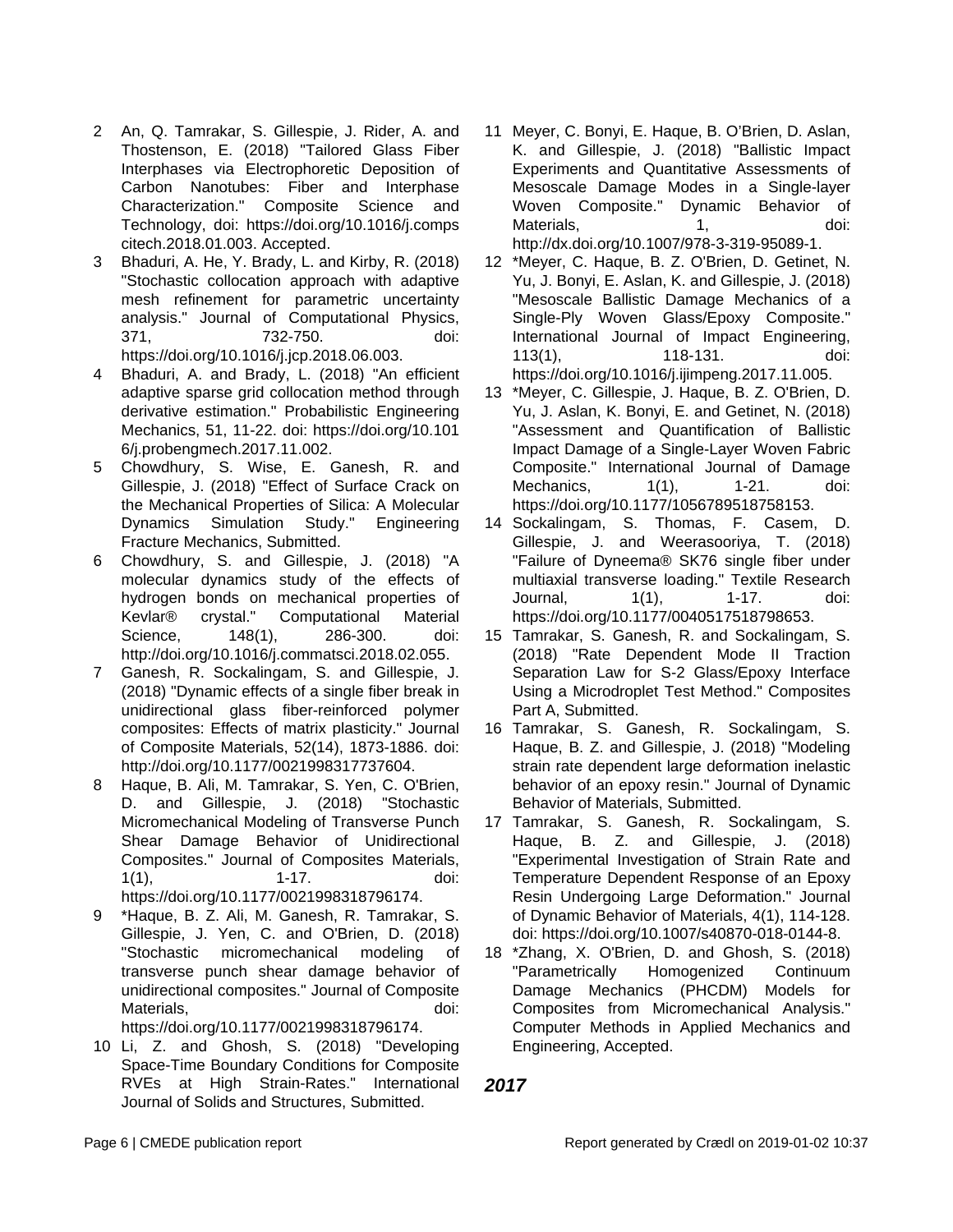- 1 \*Chowdhury, S. Elder, R. Sirk, T. van Duin, A. and Gillespie, J. (2017) "Modeling of glycidoxypropyltrimethoxy silane compositions using molecular dynamics simulations." Computational Materials Science, 140, 82-88. doi: http://dx.doi.org/10.1016/j.commatsci.2017.0 8.033.
- 2 Chowdhury, S. and Gillespie, J. (2017) "Silica silane coupling agent interphase properties using molecular dynamics simulations." Journal of Materials Science, 52, 12981-12988. doi: http://li nk.springer.com/article/10.1007/s10853-017-141 2-z.
- 3 \*Chu, J. Claus, B. Parab, N. O'Brien, D. Sun, T. Fezzaa, K. and Chen, W. (2017) "Visualization of dynamic fiber-matrix interfacial shear debonding." Journal of Materials Science, 1, 1-15. doi: http://dx.doi.org/10.1007/s10853-017-1759-1.
- 4 Ganesh, R. Sockalingam, S. Haque, B. Z. and Gillespie, J. (2017) "Dynamic effects of single fiber break in unidirectional glass fiber-reinforced composites." Journal of Composite Materials, 51(9), 1307-1320. doi: http://dx.doi.org/10.1177/0021998316669218.
- 5 Srikanth, A. Vergara, J. Palmese, G. and Abrams, C. (2017) "The effect of alkyl chain length on material properties of fatty-acid-functionalized amidoamine-epoxy systems." Journal, 89, 285-292. doi: https://doi.org/10.1016/j.eurpolymj.2017.01.037.
- 6 Tamrakar, S. Sockalingam, S. and Gillespie, J. (2017) "Determination of Mode II traction separation law for S-2 glass/epoxy interface under different loading rates using a microdroplet test method." Composites Part A, Submitted.
- 7 Tamrakar, S. Ganesh, R. Sockalingam, S. Haque, B. Z. and Gillespie, J. (2017) "Thermo-mechanical response of epoxy resin at different rates of loading." Materials and Design, Submitted.
- 8 Yang, J. Srikanth, A. Jang, C. and Abrams, C. (2017) "Relationships between molecular structure and thermomechanical properties of bio-based thermosetting polymers." Journal of Polymer Science Part B: Polymer Physics, 55(3), 285-292. doi:
- http://dx.doi.org/10.1002/polb.24270.
- 9 Yeager, M. Simacek, P. and Advani, S. (2017) "Role of fiber distribution and air evacuation time on capillary driven flow into fiber tows." Composites Part A: Applied Science and Manufacturing, 93, 144-152. doi: https://doi.org/1

0.1016/j.compositesa.2016.11.016.

### **2016**

- 1 \*Advani, S. Reddy, M. Xie, K. Doherty, K. and Goddard, W. (2016) "New Ground-State Crystal Structure of Elemental Boron." Phys. Rev. Lett., 117, 85501-85501. doi: https://doi.org/10.1103/P hysRevLett.117.085501.
- 2 Bain, E. Knorr, D. Richardson, A. Masser, K. Yu, J. and Lenhart, J. (2016) "Failure processes governing high-rate impact resistance of epoxy resins filled with core--shell rubber nanoparticles." Journal of Materials Science, 51(5), 2347-2370. doi: http://dx.doi.org/10.1007/s10853-015-9544-5.
- 3 Chen, W. (2016) "Experimental Methods for Characterizing Dynamic Response of Soft Materials." Journal of Dynamic Behavior of Materials, 2(1), 2-14. doi: https://link.springer.co m/article/10.1007%2Fs40870-016-0047-5.
- 4 Chowdhury, S. Haque, B. Z. and Gillespie, J. (2016) "Molecular dynamics simulations of the structure and mechanical properties of silica glass using ReaxFF." Journal of Materials Science, 51(22), 10139-10159. doi: https://link.s pringer.com/article/10.1007/s10853-016-0242-8.
- 5 Grujicic, M. Ramaswami, S. Snipes, J. Avuthu, V. Yen, C. and Cheeseman, B. (2016) "Application of the materials-by-design approach to armor-grade polymer-matrix composites for enhancement of ballistic-penetration resistance." International Journal of Structural Integrity, 7(1), 142-174. doi: http://dx.doi.org/10.1108/IJSI-02-2015-0005.

6 \*Guo, S. Casem, D. Hudspeth, M. Farbaniec, L. Sun, J. and Chen, W. (2016) "Transverse compression of two high-performance ballistic fibers." Textile Research Journal, 86(5),

502-511. doi: http://dx.doi.org/10.1177/0040517515592814. 7 Jang, C. and Abrams, C. (2016) "Thermal and mechanical properties of thermosetting polymers using coarse-grained simulation." The European Physical Journal Special Topics, 225(8), 1775-1783. doi: https://link.springer.com/article/1 0.1140/epjst/e2016-60143-0.

8 Jang, C. Sharifi, M. Palmese, G. and Abrams, C. (2016) "Toughness enhancement of thermosetting polymers using a novel partially reacted substructure curing protocol: A combined molecular simulation and experimental study." Polymer, 90, 249-255. doi: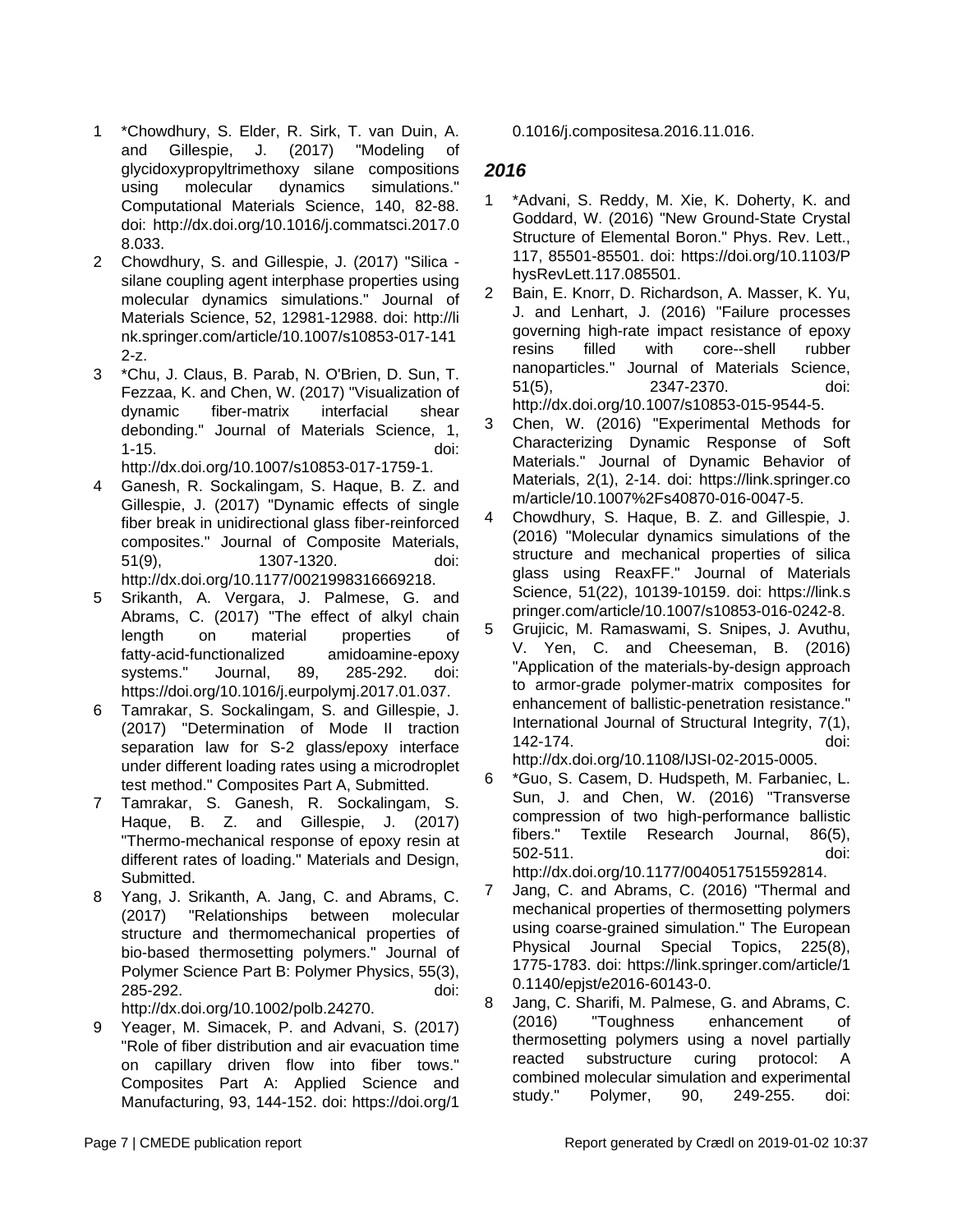https://doi.org/10.1016/j.polymer.2016.03.023.

- 9 Levine, S. Nie, Y. and Chen, W. (2016) "Dynamic Transverse Debonding of a Single Fiber." Journal of Dynamic Behavior of Materials, 2(4), 521-531. doi: https://link.springer.com/article/10. 1007/s40870-016-0086-y.
- 10 \*Li, Z. Ghosh, S. Getinet, N. and O'Brien, D. (2016) "Micromechanical modeling and characterization of damage evolution in glass fiber epoxy matrix composites." Mechanics of Materials, 99, 37-52. doi: https://doi.org/10.1016/j.mechmat.2016.05.006.
- 11 Masser, K. Bain, E. Beyer, F. Savage, A. Yu, J. and Lenhart, J. (2016) "Influence of nano-scale morphology on impact toughness of epoxy blends." Polymer, 103, 337-346. doi: https://doi.org/10.1016/j.polymer.2016.09.076.
- 12 Misumi, J. Ganesh, R. Sockalingam, S. and Gillespie, J. (2016) "Experimental characterization of tensile properties of epoxy resin by using micro-fiber specimens." Journal of Reinforced Plastics and Composites, 35(24), 1792-1801. doi: http://dx.doi.org/10.1177/0731684416669248.
- 13 Obaid, A. Yarlagadda, S. and Gillespie, J. (2016) "Combined effects of kink bands and hygrothermal conditioning on tensile strength of polyarylate liquid crystal co-polymer and aramid fibers." Journal of Composite Materials, 50(3), 339-350. doi: http://dx.doi.org/10.1177/0021998315574754.
- 14 Sun, J. Hudspeth, M. and Chen, W. (2016) "Biaxial shear/tension failure behavior of Spectra single fibers." Composites Part A: Applied Science and Manufacturing, 88, 286-294. doi: htt ps://doi.org/10.1016/j.compositesa.2016.06.009.
- 15 Tamrakar, S. Haque, B. Z. and Gillespie, J. (2016) "High rate test method for fiber-matrix interface characterization." Polymer Testing, 52, 174-183. doi: http://dx.doi.org/10.1016/j.polymert esting.2016.04.016.
- 16 Tamrakar, S. An, Q. Thostenson, E. Rider, A. and Gillespie, J. (2016) "Tailoring Interfacial Properties by Controlling Carbon Nanotube Coating Thickness on Glass Fibers Using Electrophoretic Deposition." ACS Applied Materials & Interfaces, 8(2), 1501-1510. doi: http://dx.doi.org/10.1021/acsami.5b10903.
- 17 Yeager, M. Hwang, W. and Advani, S. (2016) "Prediction of capillary pressure for resin flow between fibers." Composites Science and Technology, 126, 130-138. doi: https://doi.org/10 .1016/j.compscitech.2016.02.014.

- 1 Elder, R. Andzelm, J. and Sirk, T. (2015) "A molecular simulation study of the glass transition of cross-linked poly(dicyclopentadiene) networks." Chemical Physics Letters, 637, 103-109. doi: https://doi.org/10.1016/j.cplett.2015.07.058.
- 2 \*Gao, H. Gillespie, J. Jensen, R. Li, W. Haque, B. Z. and McKnight, S. (2015) "Effect of fiber surface texture on the mechanical properties of glass fiber reinforced epoxy composite." Composites Part A: Applied Science and Manufacturing, 74, 10-17. doi: https://doi.org/10. 1016/j.compositesa.2015.03.023.
- 3 Ghosh, S. (2015) "Foundational aspects of a multi-scale modeling framework for composite materials." Integrating Materials and Manufacturing Innovation, 4(9), 1-28. doi: http://dx.doi.org/10.1186/s40192-015-0036-x.
- 4 Haque, B. Z. and Gillespie, J. (2015) "A new penetration equation for ballistic limit analysis." Journal of Thermoplastic Composite Materials, 28(7), 950-972. doi: http://dx.doi.org/10.1177/0892705713495430.
- 5 Haque, B. Z. and Gillespie, J. (2015) "Penetration and Perforation of Composite Structures." Mechanical Engineering Research Journal, 9, 37-42. doi: http://www.cuet.ac.bd/mer j/files/MERJ-Vol-9,%202013,%20page%2037-42 .pdf.
- 6 Hudspeth, M. Claus, B. Parab, N. Lim, B. Sun, T. Fezza, K. and Chen, W. (2015) "In Situ Visual Observation of Fracture Processes in Several High-Performance Fibers." Journal of Dynamic Behavior of Materials, 1(1), 55-64. doi: http://dx.doi.org/10.1007/s40870-015-0009-3.
- 7 \*Jang, C. Holmquist, T. Andzelm, J. and Abrams, C. (2015) "Comparison of Crosslinking Algorithms in Molecular Dynamics Simulation of Thermosetting Polymers." Macromolecular Theory and Simulations, 24(3), 260-270. doi: http://dx.doi.org/10.1002/mats.201400094.
- 8 Karkkainen, R. (2015) "Dynamic micromechanical modeling of textile composite strength under impact and multi-axial loading." Composites Part B: Engineering, 83, 27-35. doi: https://doi.org/10.1016/j.compositesb.2015.08.00 9.
- 9 Knorr, D. Masser, K. Elder, R. Sirk, T. Hindenlang, M. Yu, J. Richardson, A. Boyd, S. Spurgeon, W. and Lenhart, J. (2015) "Overcoming the structural versus energy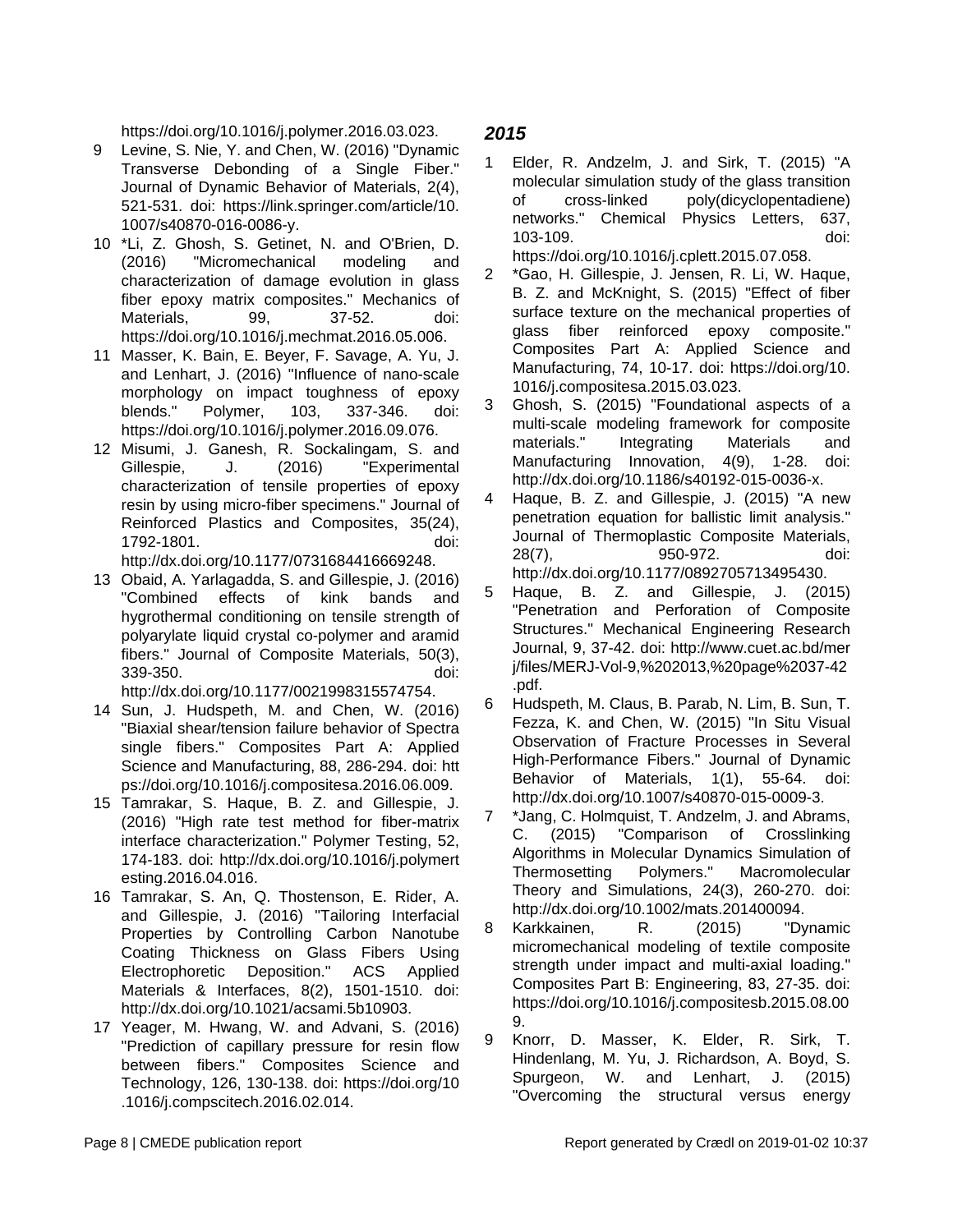dissipation trade-off in highly crosslinked polymer networks: Ultrahigh strain rate response in polydicyclopentadiene." Composites Science and Technology, 114, 17-25. doi: https://doi.org/ 10.1016/j.compscitech.2015.03.021.

- 10 Masser, K. Knorr, D. Hindenlang, M. Yu, J. Richardson, A. Strawhecker, K. Beyer, F. and Lenhart, J. (2015) "Relating structure and chain dynamics to ballistic performance in transparent epoxy networks exhibiting nanometer scale heterogeneity." Polymer, 58, 96-106. doi: https://doi.org/10.1016/j.polymer.2014.12.027.
- 11 \*Mc Aninch, I. Palmese, G. Lenhart, J. and La Scala, J. (2015) "Epoxy-amine networks with varying epoxy polydispersity." Journal of Applied Polymer Science, 132(8), 1097-4628. doi: http://dx.doi.org/10.1002/app.41503.
- 12 Sharifi, M. Jang, C. Abrams, C. and Palmese, G. (2015) "Epoxy Polymer Networks with Improved Thermal and Mechanical Properties via Controlled Dispersion of Reactive Toughening Agents." Macromolecules, 48(20), 7495-7502. doi: http://dx.doi.org/10.1021/acs.macromol.5b00 677.
- 13 Yeager, M. and Advani, S. (2015) "Numerical model of fiber wetting with finite resin volume." Integrating Materials and Manufacturing Innovation, 4(3), 1-16. doi: http://dx.doi.org/10.1186/s40192-015-0032-1.

### **2014**

- 1 Dey, M. Deitzel, J. Gillespie, J. and Schweiger, S. (2014) "Influence of sizing formulations on glass/epoxy interphase properties." Composites Part A: Applied Science and Manufacturing, 63, 59-67. doi: http://dx.doi.org/10.1016/j.composites a.2014.04.006.
- 2 Jang, C. Sharifi, M. Palmese, G. and Abrams, C. (2014) "Crosslink network rearrangement via reactive encapsulation of solvent in epoxy curing: A combined molecular simulation and experimental study." Polymer, 55(16), 3859-3868. doi: http://dx.doi.org/10.1016/j.polymer.2014.06.022.
- 3 Kelly, G. Just, M. Advani, S. and Gillespie, J. (2014) "Energy and bond strength development during ultrasonic consolidation." Journal of Materials Processing Technology, 214(8), 1665-1672. doi: http://dx.doi.org/10.1016/j.jmatpr otec.2014.03.010.
- 4 Sharifi, M. Jang, C. Abrams, C. and Palmese, G. (2014) "Toughened epoxy polymers via

rearrangement of network topology." J. Mater. Chem. A, 2, 16071-16082. doi: http://dx.doi.org/10.1039/C4TA03051F.

- 5 Sockalingam, S. Gillespie, J. and Keefe, M. (2014) "On the transverse compression response of Kevlar KM2 using fiber-level finite element model." International Journal of Solids and Structures, 51(13), 2504-2517. doi: https://doi.org/10.1016/j.ijsolstr.2014.03.020. Accepted.
- 6 Sockalingam, S. Mody, P. Gillespie, J. and Keefe, M. (2014) "Finite element analysis of the microdroplet test method using cohesive zone model of the fiber/matrix interface." Composites Part A: Applied Science and Manufacturing, 56, 239-247. doi: https://doi.org/10.1016/j.composite sa.2013.10.021.

### **2013**

1 \*Bogetti, T. Staniszewski, J. Burkins, M. Hoppel, C. Gillespie, J. and Tamrakar, S. (2013) "Predicting the nonlinear response and progressive failure of composite laminates under triaxial loading: Correlation with experimental results." Journal of Composite Materials, 47, 793-804. doi:

http://dx.doi.org/10.1177/0021998312462616.

2 \*McAninch, I. Palmese, G. Lenhart, J. and Lascala, J. (2013) "Characterization of epoxies cured with bimodal blends of polyetheramines." Journal of Applied Polymer Science, 130(3), 1621-1631. doi: http://dx.doi.org/10.1002/app.39322.

- 1 \*Bogetti, T. Staniszewski, J. Burns, B. Hoppel, C. Gillespie, J. and Tierney, J. (2012) "Predicting the nonlinear response and progressive failure of composite laminates under tri-axial loading." Journal of Composite Materials, 46(19), 2443-2459. doi: https://doi.org/10.1177/0021998312449889.
- 2 Haque, B. Z. and Gillespie, J. (2012) "A combined theoretical-semiempirical penetration model of ballistic penetration of thick section composites." Journal of Thermoplastic Composite Materials, 25(5), 631-659. doi: http://dx.doi.org/10.1177/0892705712450296.
- 3 Haque, B. Z. Harrington, J. and Gillespie, J. (2012) "Multi-hit ballistic impact on S-2 glass/SC15 thick-section composites: finite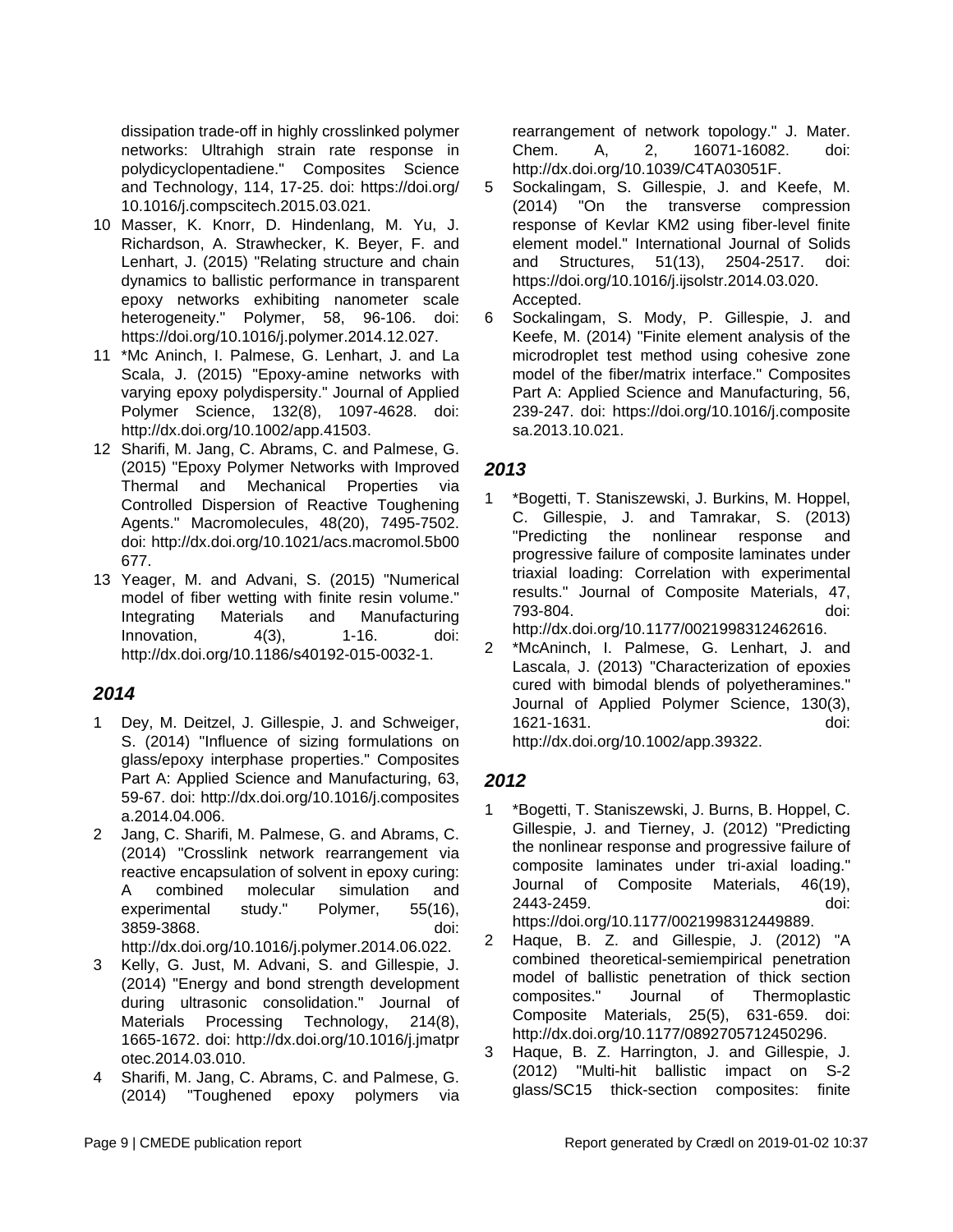element analyses." The Journal of Strain Analysis for Engineering Design, 47(7), 495-512. doi:

http://dx.doi.org/10.1177/0309324712456823.

- 4 Karkkainen, R. and McWilliams, B. (2012) "Dynamic micromechanical modeling of textile composites with cohesive interface failure." Journal of Composite Materials, 46(18), 2203-2218. doi: https://doi.org/10.1177/0021998311430544.
- 5 Karkkainen, R. and Yen, C. (2012) "Dynamic modeling for rate-dependent and mode-dependent cohesive interface failure analysis." Journal of Composite Materials, 46(18), 2193-2201. doi: https://doi.org/10.1177/0021998311430543.
- 6 Lopatnikov, S. Shevchenko, N. and Gillespie, J. (2012) "Device and Method for Investigation of Mechanical Properties of Fibers under High-Strain Rate Tensile Load." Cornell University Library, 1, 1-6. doi: https://arxiv.org/pdf/1201.0916.pdf.

### **Metals**

#### **2018**

- 1 Ananthan, V. Krodel, S. and Kochmann, D. (2018) "Microstructural pattern and elastic property evolution during anisotropic spinodal decomposition." Proceedings of the Royal Society A, Accepted.
- 2 Ananthan, V. Tutcuoglu, A. and Kochmann, D. (2018) "Deformation patterning in finite-strain crystal plasticity by spectral homogenization with application to magnesium." Computer Methods in Applied Mechanics and Engineering, 335, 584-609. doi:

https://doi.org/10.1016/j.cma.2018.03.003.

- 3 Kannan, V. Hazeli, K. and Ramesh, K. (2018) "The mechanics of dynamic twinning in single crystal magnesium." Journal of the Mechanics and Physics of Solids, Volume 120(ISSN 0022-5096), 154-178. doi: https://doi.org/10.1016/j.jmps.2018.03.010..
- 4 Nguyen, T. and Wilkerson, J. (2018) "The role of elastic and plastic anisotropy in intergranular spall failure." Acta Materialia, Submitted.
- 5 Tutcuoglu, A. Ananthan, V. Bhattacharya, K. and Kochmann, D. (2018) "Stochastic modeling of discontinuous dynamic recrystallization at finite strains in hcp metals." Journal of the Mechanics

and Physics of Solids, Submitted.

6 Zhao, M. Kannan, V. and Ramesh, K. (2018) "The dynamic plasticity and dynamic failure of a magnesium alloy under multiaxial loading." Acta Materialia, 154, 124-136. doi: https://doi.org/10.1016/j.actamat.2018.05.012.

- 1 Barrett, C. Imandoust, A. Oppedal, A. Inal, K. Tschopp, M. and Kadiri, H. (2017) "Effect of grain boundaries on texture formation during dynamic recrystallization of magnesium alloys." Acta Materialia, 128, 270-283. doi: https://doi.org/10.1016/j.actamat.2017.01.063.
- 2 \*Chang, Y. Lloyd, J. Becker, R. and Kochmann, D. (2017) "Modeling microstructure evolution in magnesium: Comparison of detailed and reduced-order kinematic models." Mechanics of Materials. 108, 40-57, doi: https://doi.org/10.1016/j.mechmat.2017.02.007.
- 3 Dixit, N. Farbaniec, L. and Ramesh, K. (2017) "Twinning in single crystal Mg under microsecond impact along the  $\langle a \rangle$  axis." Materials Science and Engineering A-Structural Materials Properties Microstructure and Processing, 693, 22-25. doi: http://dx.doi.org/10.1016/j.msea.2017.03.074.
- 4 Fan, H. Tang, J. Tian, X. Wang, Q. Tian, X. and El-Awady, J. (2017) "Core structures and mobility of dislocations in magnesium." Scripta Materialia, 135, 37-40. doi: https://doi.org/10.1016/j.scriptamat.2017.03.012.
- 5 Fan, H. Wang, Q. Tian, X. and El-Awady, J. (2017) "Temperature effects on the mobility of pyramidal dislocations in magnesium." Scripta Materialia, 127, 68-71. doi: https://doi.org/10.1016/j.scriptamat.2016.09.002.
- 6 \*Farbaniec, L. Williams, C. Kecskes, L. Becker, R. and Ramesh, K. (2017) "Spall response and failure mechanisms associated with a hot-extruded AMX602 Mg alloy." Materials Science and Engineering: A, 707, 725-731. doi: https://doi.org/10.1016/j.msea.2017.09.105.
- 7 Lloyd, J. and Priddy, M. (2017) "Simulating strain localization in rolled magnesium." Acta Materialia, 129, 149-158. doi: https://doi.org/10.1016/j.actamat.2017.02.043.
- 8 Nguyen, T. Luscher, D. and Wilkerson, J. (2017) "A dislocation-based crystal plasticity framework for dynamic ductile failure of single crystals." Journal of the Mechanics and Physics of Solids, 108, 1-29. doi: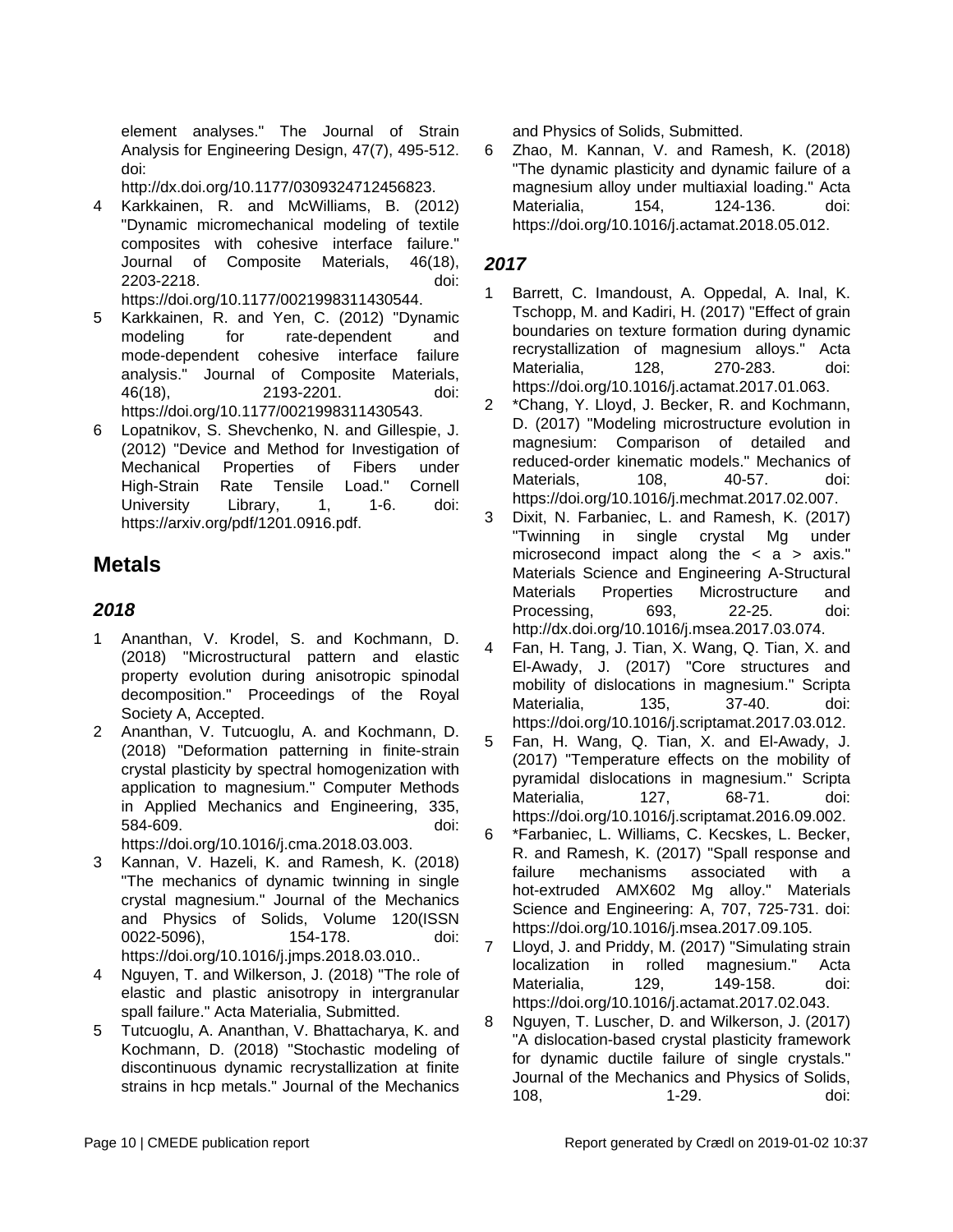https://doi.org/10.1016/j.jmps.2017.07.020.

- 9 Paudel, Y. Barrett, C. Tschopp, M. Inal, K. and Kadiri, H. (2017) "Beyond initial twin nucleation in hcp metals: Micromechanical formulation for determining twin spacing during deformation." Acta Materialia, 133, 134-146. doi: https://doi.org/10.1016/j.actamat.2017.05.013.
- 10 Sim, G. Kim, G. Lavenstein, S. Hamza, M. Fan, H. and El-Awady, J. (2017) "Anomalous hardening in magnesium driven by a size-dependent transition in deformation modes." Acta Materialia. doi: https://doi.org/10.1016/j.actamat.2017.10.033. Accepted.
- 11 Srivastava, K. and El-Awady, J. (2017) "Dislocation Orientation Effects on the on the anisotropy of Pyramidal Slip in Magnesium." Physical Review Letters, Submitted.
- 12 Srivastava, K. and El-Awady, J. (2017) "The dominating role of Jogs in Controlling Plasticity in Magnesium." Acta Materialia, Submitted.
- 13 Srivastava, K. and El-Awady, J. (2017) "Deformation of magnesium during c-axis compression at low temperatures." Acta Materialia, 133, 282-292. doi: https://doi.org/10.1016/j.actamat.2017.05.039.
- 14 Wang, P. Gao, W. Wilkerson, J. Liechti, K. and Huang, R. (2017) "Cavitation of water by volume-controlled stretching." Extreme Mechanics Letters, 11, 59-67. doi: https://doi.org/10.1016/j.eml.2016.12.004.
- 15 Wang, F. Hazeli, K. Molodov, K. Barrett, C. Al-Samman, T. Molodov, D. Kontsos, A. Ramesh, K. El, K. and Agnew, S. (2017) "Characteristic dislocation substructure in \10(1)over-bar2\ magnesium." Scripta Materialia, 143, 8185-8185. doi: http://dx.doi.org/10.1016/j.s criptamat.2017.09.015.
- 16 \*Wang, W. Wang, Y. Shang, S. Darling, K. Kim, H. Tang, B. Kou, H. Mathaudhu, S. Hui, X. Li, J. Kecskes, L. and Liu, Z. (2017) "Strengthening Mg by self-dispersed nano-lamellar faults." Materials Research Letters, 5(6), 415-425. doi: h ttp://dx.doi.org/10.1080/21663831.2017.1308973
- . 17 Wang, F. Barrett, C. Hazeli, K. Molodov, K. Al-Samman, T. Oppedal, A. Molodov, D. Kontsos, A. Ramesh, K. El, K. and Agnew, S. (2017) "The Effect of \10(1)over-bar2\ Twin Boundary on the Evolution of Defect Substructure." Magnesium Technology, 1, 175-180. doi: http://dx.doi.org/10.1007/978-3-31 9-52392-7\\_27.

18 Wilkerson, J. (2017) "On the micromechanics of void dynamics at extreme rates." International Journal of Plasticity, 95, 21-42. doi: http://dx.doi.org/10.1016/j.ijplas.2017.03.008.

### **2016**

- 1 Aubry, S. Rhee, M. Hommes, G. Bulatov, V. and Arsenlis, A. (2016) "Dislocation dynamics in hexagonal close-packed crystals." Journal of the Mechanics and Physics of Solids, 94, 105-126. doi: http://dx.doi.org/10.1016/j.jmps.2016.04.019.
- 2 Becker, R. and Lloyd, J. (2016) "A reduced-order crystal model for HCP metals: Application to Mg." Mechanics of Materials, 98, 98-110. doi: https://doi.org/10.1016/j.mechmat.2016.04.009.
- 3 Bleckmann, M. Eichhorst, M. Schuch, M. Kreuzer, W. Hammond, V. Spiller, C. Meyer, L. and Herzig, N. (2016) "The influence of selected ECAP-processing routes on the material properties of Magnesium Elektron 675." Materials Science and Engineering: A, 660, 108-117. doi: https://doi.org/10.1016/j.msea.2016.02.059.
- 4 Coleman, S. Tschopp, M. Weinberger, C. and Spearot, D. (2016) "Bridging atomistic simulations and experiments via virtual diffraction: understanding homophase grain boundary and heterophase interface structures." Journal of Materials Science, 51(3), 1251-1260. doi:

http://dx.doi.org/10.1007/s10853-015-9087-9.

- 5 El-Awady, J. Fan, H. and Hussein, A. (2016) "Advances in Discrete Dislocation Dynamics Modeling of Size-Affected Plasticity." Multiscale Materials Modeling for Nanomechanics, 245, 337-371. doi: http://dx.doi.org/10.1007/978-3-319-33480-6\_11.
- 6 Fan, H. Aubry, S. Arsenlis, A. and El-Awady, J. (2016) "Grain size effects on dislocation and twinning mediated plasticity in magnesium." Scripta Materialia, 112, 50-53. doi: http://dx.doi.o rg/10.1016/j.scriptamat.2015.09.008.
- 7 \*Farbaniec, L. Williams, C. Kecskes, L. Ramesh, K. and Becker, R. (2016) "Microstructural effects on the spall properties of ECAE-processed AZ31B magnesium alloy." International Journal of Impact Engineering, 98, 34-41. doi: http://dx.doi.org/10.1016/j.ijimpeng.2016.08.001.
- 8 Lamberson, L. Eliasson, V. and Weerasooriya, T. (2016) "Quantitative Visualization of Dynamic Material Behavior." Experimental Mechanics, 56(1), 1-2. doi: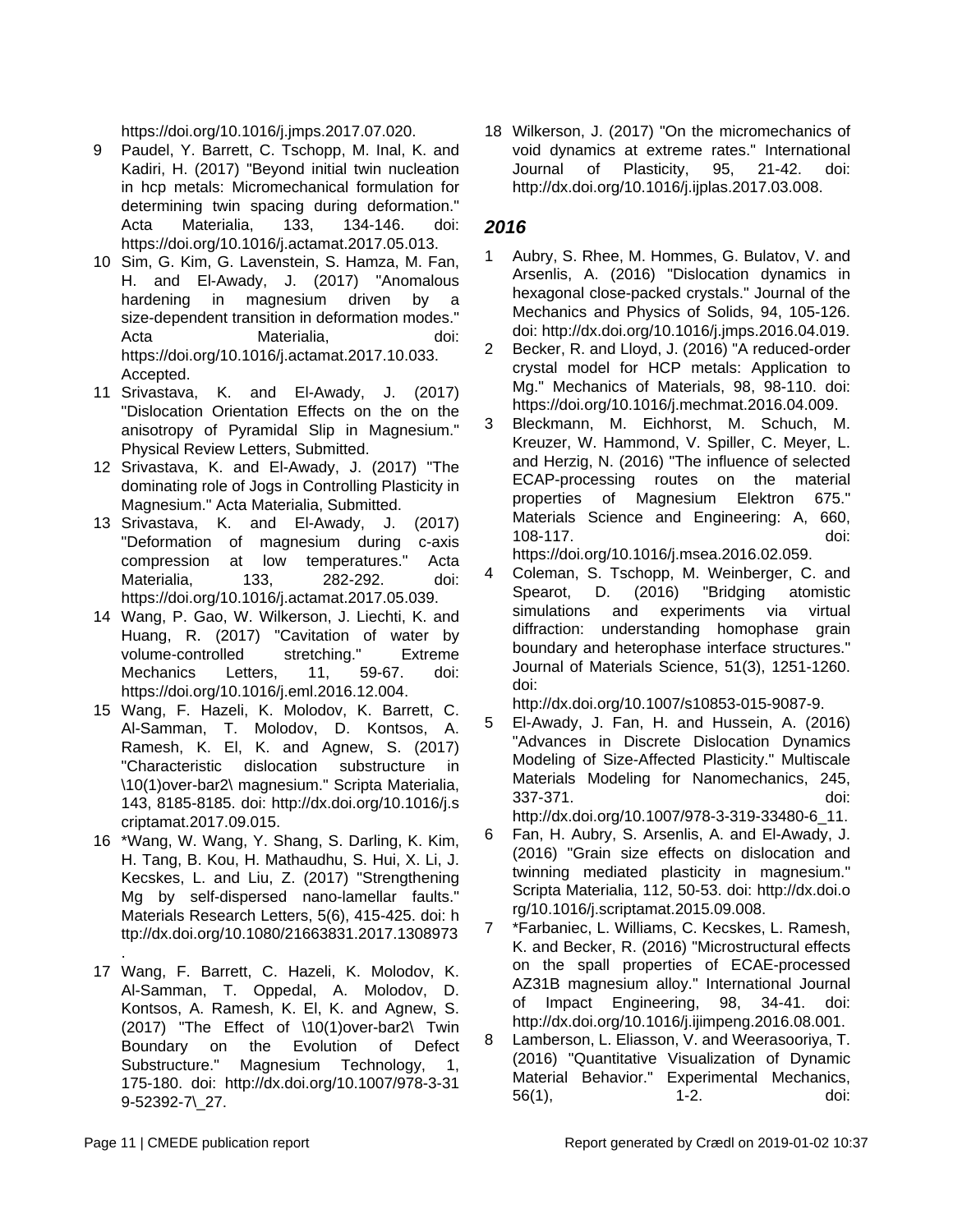http://dx.doi.org/10.1007/s11340-015-0118-x.

- 9 Liu, B. Arsenlis, T. and Aubry, S. (2016) "Computing forces on interface elements exerted by dislocations in an elastically anisotropic crystalline material." Modelling and Simulation in Materials Science and Engineering, 24(5), 55013-55013. doi: http://stacks.iop.org/0965-039 3/24/i=5/a=055013.
- 10 Lloyd, J. and Becker, R. (2016) "Stress-based crystal analysis of yielding in rolled Mg AZ31B." Philosophical Magazine, 96(4), 370-386. doi: htt p://dx.doi.org/10.1080/14786435.2015.1132854.
- 11 Meredith, C. Lloyd, J. and Sano, T. (2016) "The quasi-static and dynamic response of fine-grained Mg alloy AMX602: An experimental and computational study." Materials Science and Engineering: A, 673, 73-82. doi: https://doi.org/10.1016/j.msea.2016.07.035.
- 12 Mo, C. Wisner, B. Cabal, M. Hazeli, K. Ramesh, K. El, K. Al-Samman, T. Molodov, K. Molodov, D. and Kontsos, A. (2016) "Acoustic Emission of Deformation Twinning in Magnesium." Materials, 9(8), 662-662. doi: http://dx.doi.org/10.3390/ma9080662.
- 13 Ponga, M. Bhattacharya, K. and Ortiz, M. (2016) "A sublinear-scaling approach to density-functional-theory analysis of crystal defects." Journal of the Mechanics and Physics of Solids, 95, 530-556. doi: http://dx.doi.org/10.1016/j.jmps.2016.05.029.
- 14 Shen, J. Gärtnerová, V. Kecskes, L. Kondoh, K. Jäger, A. and Wei, Q. (2016) "Residual stress and its effect on the mechanical properties of Y-doped Mg alloy fabricated via back-pressure assisted equal channel angular pressing (ECAP-BP)." Materials Science and Engineering: A, 669, 110-117. doi: https://doi.org/10.1016/j.msea.2016.05.067.
- 15 Wilkerson, J. and Ramesh, K. (2016) "A closed-form criterion for dislocation emission in nano-porous materials under arbitrary thermomechanical loading." Journal of the Mechanics and Physics of Solids, 86, 94-116. doi: http://dx.doi.org/10.1016/j.jmps.2015.10.005.
- 16 Wilkerson, J. and Ramesh, K. (2016) "Unraveling the Anomalous Grain Size Dependence of Cavitation." Phys. Rev. Lett., 117, 1-5. doi: http:// dx.doi.org/10.1103/PhysRevLett.117.215503.
- 17 \*Wu, C. Aubry, S. Arsenlis, A. and Chung, P. (2016) "Binary dislocation junction formation and strength in hexagonal close-packed crystals." International Journal of Plasticity, 79, 176-195. doi: https://doi.org/10.1016/j.ijplas.2015.12.003.
- 18 Xie, K. Alam, Z. Caffee, A. and Hemker, K. (2016) "Deformation behavior of Mg single crystals compressed along c-axis." Magnesium Technology, 16, 209-211. doi: http://dx.doi.org/10.1002/9781119274803.ch42.
- 19 Xie, K. Alam, Z. Caffee, A. and Hemker, K. (2016) "Pyramidal I slip in c-axis compressed Mg single crystals." Scripta Materialia, 112, 75-78. doi: http://dx.doi.org/10.1016/j.scriptamat.2015.0 9.016.
- 20 Yi, P. Cammarata, R. and Falk, M. (2016) "Atomistic simulation of solid solution hardening in Mg/Al alloys: Examination of composition scaling and thermo-mechanical relationships." Acta Materialia, 105, 378-389. doi: https://doi.org/10.1016/j.actamat.2015.12.038.

- Aitken, Z. Fan, H. El-Awady, J. and Greer, J. (2015) "The effect of size, orientation and alloying on the deformation of AZ31 nanopillars." Journal of the Mechanics and Physics of Solids, 76, 208-223. doi: http://dx.doi.org/10.1016/j.jmps.2014.11.014.
- 2 Chang, Y. and Kochmann, D. (2015) "A variational constitutive model for slip-twinning interactions in hcp metals: Application to singleand polycrystalline magnesium." International Journal of Plasticity, 73, 39-61. doi: https://doi.org/10.1016/j.ijplas.2015.03.008.
- 3 Dixit, N. Xie, K. Hemker, K. and Ramesh, K. (2015) "Microstructural evolution of pure magnesium under high strain rate loading." Acta Materialia, 87, 56-67. doi: http://dx.doi.org/10.1016/j.actamat.2014.12.030.
- 4 Fan, H. and El-Awady, J. (2015) "Molecular Dynamics Simulations of Orientation Effects During Tension, Compression, and Bending Deformations of Magnesium Nanocrystals." J. Appl. Mech., 82(10), 1-11. doi: http://dx.doi.org/10.1115/1.4030930.
- 5 Fan, H. Aubry, S. Arsenlis, A. and El-Awady, J. (2015) "Orientation influence on grain size effects in ultrafine-grained magnesium." Scripta Materialia, 97, 25-28. doi: http://dx.doi.org/10.10 16/j.scriptamat.2014.10.031.
- 6 Fan, H. Aubry, S. Arsenlis, T. and El-Awady, J. (2015) "The role of twinning deformation on the hardening response of polycrystalline magnesium from discrete dislocation dynamics simulations." Acta Materialia, 92, 126-139. doi: https://doi.org/10.1016/j.actamat.2015.03.039.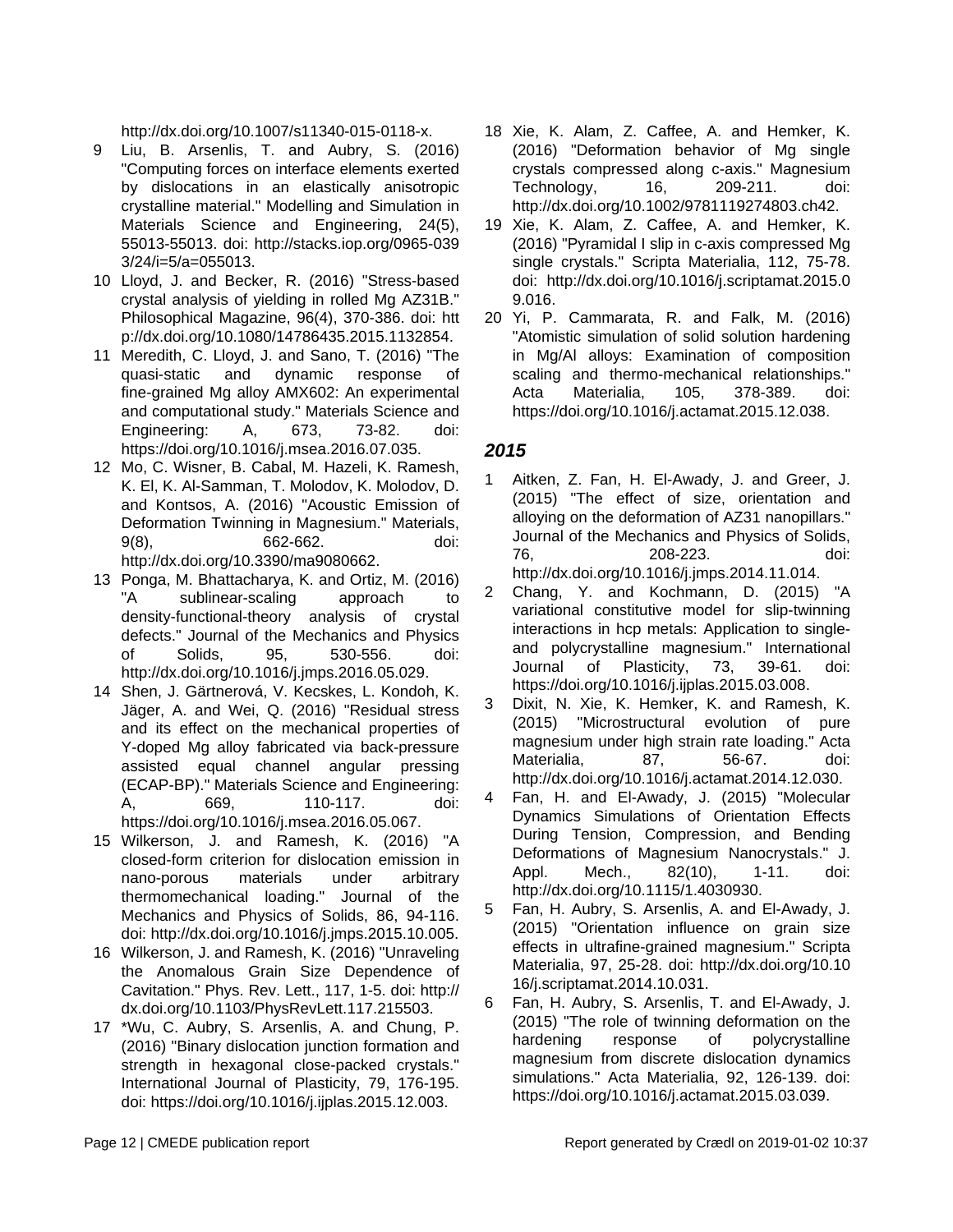- 7 Fan, H. and El-Awady, J. (2015) "Towards resolving the anonymity of pyramidal slip in magnesium." Materials Science and Engineering: A, 644, 318-324. doi: https://doi.org/10.1016/j.msea.2015.07.080.
- 8 Paul, J. and Kimberley, J. (2015) "A Desktop Tensile Kolsky Bar for the Dynamic Testing of Metallic Foils." Journal of Dynamic Behavior of Materials, 1(4), 439-446. doi: http://dx.doi.org/10.1007/s40870-015-0038-y.
- 9 Ponga, M. Ortiz, M. and Ariza, M. (2015) "Finite-temperature non-equilibrium quasi-continuum analysis of nanovoid growth in copper at low and high strain rates." Mechanics of Materials, 90, 253-267. doi: https://doi.org/10.1016/j.mechmat.2015.02.007.
- 10 \*Wang, W. Shang, S. Wang, Y. Kim, H. Darling, K. Kecskes, L. Mathaudhu, S. Hui, X. and Liu, Z. (2015) "Solid-Solution Hardening in Mg-Gd-TM (TM = Ag, Zn, and Zr) Alloys: An Integrated Density Functional Theory and Electron Work Function Study." JOM, 67(10), 2433-2441. doi: http://dx.doi.org/10.1007/s11837-015-1555-9.
- 11 Winey, M. Renganathan, P. and Gupta, Y. (2015) "Shock wave compression and release of hexagonal-close-packed metal single crystals: Inelastic deformation of c-axis magnesium." Journal of Applied Physics, 117(10), 1-1. doi: http://dx.doi.org/10.1063/1.4914525.
- 12 \*van Beers, P. Kouznetsova, V. Geers, M. Tschopp, M. and McDowell, D. (2015) "A multiscale model of grain boundary structure and energy: From atomistics to a continuum description." Acta Materialia, 82, 513-529. doi: https://doi.org/10.1016/j.actamat.2014.08.045.

#### **2014**

- 1 Agnew, S. Whittington, W. Oppedal, A. El, K. Shaeffer, M. Ramesh, K. Bhattacharyya, J. Delorme, R. and Davis, B. (2014) "Dynamic Behavior of a Rare-Earth-Containing Mg Alloy, WE43B-T5, Plate with Comparison to Conventional Alloy, AM30-F." JOM, 66(2), 277-290. doi: http://dx.doi.org/10.1007/s11837-013-0830-x.
- 2 Aubry, S. Fitzgerald, S. and Arsenlis, A. (2014) "Methods to compute dislocation line tension energy and force in anisotropic elasticity." Modelling and Simulation in Materials Science and Engineering, 22(1), 15001-15001. doi: http:// stacks.iop.org/0965-0393/22/i=1/a=015001.

3 Clayton, J. (2014) "Shock Compression of Metal Crystals: A Comparison of Eulerian and Lagrangian Elastic-Plastic Theories." International Journal of Applied Mechanics, 6(5), 1450-48. doi:

http://dx.doi.org/10.1142/S1758825114500483.

4 Coleman, S. Sichani, M. and Spearot, D. (2014) "A Computational Algorithm to Produce Virtual X-ray and Electron Diffraction Patterns from Atomistic Simulations." JOM, 66(3), 408-416. doi:

http://dx.doi.org/10.1007/s11837-013-0829-3.

- 5 \*Crone, J. Chung, P. Leiter, K. Knap, J. Aubry, S. Hommes, G. and Arsenlis, T. (2014) "A multiply parallel implementation of finite element-based discrete dislocation dynamics for arbitrary geometries." Modelling and Simulation in Materials Science and Engineering, 22(3), 35014-35014. doi: https://doi.org/10.1088/0965-0393/22/3/035014.
- 6 \*Eswar, P. Liu, B. Dixit, N. Shaffer, M. Mathaudhu, S. and Ramesh, K. (2014) "The Dynamic Flow and Failure Behavior of Magnesium and Magnesium Alloys." JOM, 66(2), 291-304. doi: http://dx.doi.org/10.1007/s11837-013-0850-6.
- 7 \*Lambert, P. Hustedt, C. Vecchio, K. Huskins, E. Casem, D. Gruner, S. Tate, M. Philipp, H. Woll, A. Purohit, P. Weiss, J. Kannan, V. Ramesh, K. Kenesei, P. Okasinski, J. Almer, J. Zhao, M. Ananiadis, A. and Hufnagel, T. (2014) "Time-resolved x-ray diffraction techniques for bulk polycrystalline materials under dynamic loading." Review of Scientific Instruments, 85(9), 93901-93901. doi:

http://dx.doi.org/10.1063/1.4893881.

- 8 \*Lloyd, J. Clayton, J. Austin, R. and McDowell, D. (2014) "Plane wave simulation of elastic-viscoplastic single crystals." Journal of the Mechanics and Physics of Solids, 69, 14-32. doi: https://doi.org/10.1016/j.jmps.2014.04.009.
- 9 Prasad, K. and Ramesh, K. (2014) "In-situ observations and quantification of twin boundary mobility in polycrystalline magnesium." Materials Science and Engineering: A, 617, 121-126. doi: https://doi.org/10.1016/j.msea.2014.08.043.
- 10 Queyreau, S. Marian, J. Wirth, B. and Arsenlis, T. (2014) "Analytical integration of the forces induced by dislocations on a surface element." Modelling and Simulation in Materials Science and Engineering, 22(3), 35004-35004. doi: http:// stacks.iop.org/0965-0393/22/i=3/a=035004.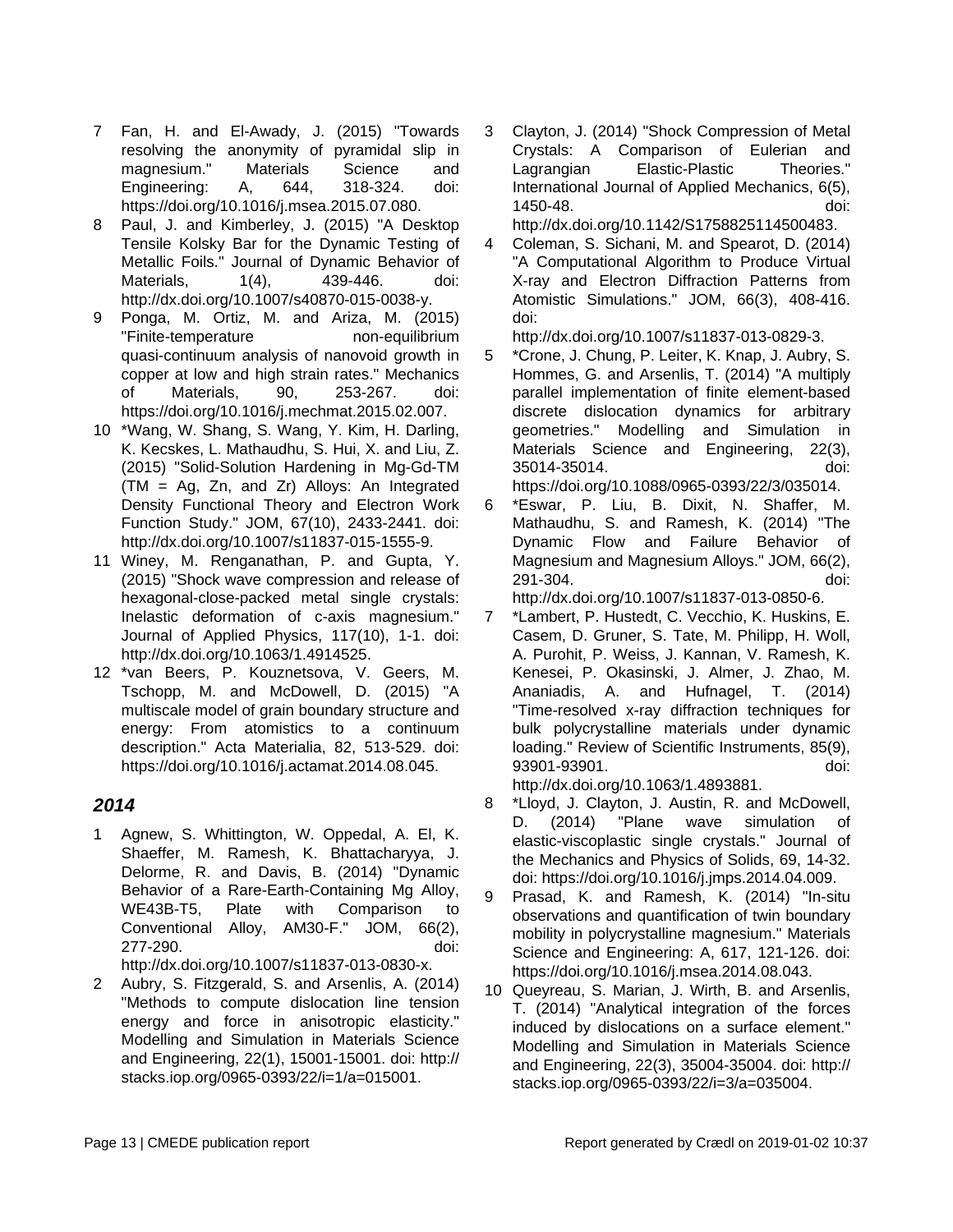- 11 Tang, Y. and El-Awady, J. (2014) "Formation and slip of pyramidal dislocations in hexagonal close-packed magnesium single crystals." Acta Materialia, 71, 319-332. doi: https://doi.org/10.1016/j.actamat.2014.03.022.
- 12 Tang, Y. and El-Awady, J. (2014) "Highly anisotropic slip-behavior of pyramidal I dislocations in hexagonal close-packed magnesium." Materials Science and Engineering: A, 618, 424-432. doi: https://doi.org/10.1016/j.msea.2014.09.032.
- 13 Venturini, G. Wang, K. Romero, I. Ariza, M. and Ortiz, M. (2014) "Atomistic long-term simulation of heat and mass transport." Journal of the Mechanics and Physics of Solids, 73, 242-268. doi: http://dx.doi.org/10.1016/j.jmps.2014.09.008.
- 14 \*Wang, W. Shang, S. Wang, Y. Mei, Z. Darling, K. Kecskes, L. Mathaudhu, S. Hui, X. and Liu, Z. (2014) "Effects of Alloying Elements on Stacking Fault Energies and Electronic Structures of Binary Mg Alloys: A First-Principles Study." Materials Research Letters, 2(1), 29-36. doi: http ://dx.doi.org/10.1080/21663831.2013.858085.
- 15 \*Wang, W. Shang, S. Wang, Y. Darling, K. Kecskes, L. Mathaudhu, S. Hui, X. and Liu, Z. (2014) "Electronic structures of long periodic stacking order structures in Mg: A first-principles study." Journal of Alloys and Compounds, 586, 656-662. doi:

https://doi.org/10.1016/j.jallcom.2013.10.068.

- 16 Wilkerson, J. and Ramesh, K. (2014) "A dynamic void growth model governed by dislocation kinetics." Journal of the Mechanics and Physics of Solids, 70, 262-280. doi: http://dx.doi.org/10.1016/j.jmps.2014.05.018.
- 17 \*Williams, C. Chen, C. Ramesh, K. and Dandekar, D. (2014) "On the shock stress, substructure evolution, and spall response of commercially pure 1100-O aluminum." Materials Science and Engineering: A, 618, 596-604. doi: https://doi.org/10.1016/j.msea.2014.09.030.
- 18 Winey, M. and Gupta, Y. (2014) "Shock wave compression of hexagonal-close-packed metal single crystals: Time-dependent, anisotropic elastic-plastic response of beryllium." Journal of Applied Physics, 116(3), 33505-33505. doi: http://dx.doi.org/10.1063/1.4889886.
- 19 Wright, T. Daphalapurkar, N. and Ramesh, K. (2014) "Stability of ideal fcc twin boundaries." Journal of the Mechanics and Physics of Solids, 73, 228-241. doi: http://dx.doi.org/10.1016/j.jmps.2014.09.007.

20 Zhang, J. Ramesh, K. and Joshi, S. (2014) "Stochastic size-dependent slip-twinning competition in hexagonal close packed single crystals." Modelling and Simulation in Materials Science and Engineering, 22(7), 75003-75003. doi: http://stacks.iop.org/0965-0393/22/i=7/a=07 5003.

#### **2013**

- Aubry, S. and Arsenlis, A. (2013) "Use of spherical harmonics for dislocation dynamics in anisotropic elastic media." Modelling and Simulation in Materials Science and Engineering, 21(6), 65013-65013. doi: http://stacks.iop.org/09 65-0393/21/i=6/a=065013.
- 2 Bhatia, M. Solanki, K. Moitra, A. and Tschopp, M. (2013) "Investigating Damage Evolution at the Nanoscale: Molecular Dynamics Simulations of Nanovoid Growth in Single-Crystal Aluminum." Metallurgical and Materials Transactions A, 44(2), 617-626. doi: http://dx.doi.org/10.1007/s11661-012-1082-z.
- 3 Byer, C. and Ramesh, K. (2013) "Effects of the initial dislocation density on size effects in single-crystal magnesium." Acta Materialia, 61(10), 3808-3818. doi: http://dx.doi.org/10.1016/j.actamat.2013.03.019.
- 4 Casem, D. and Zellner, M. (2013) "Kolsky Bar Wave Separation Using a Photon Doppler Velocimeter." Experimental Mechanics, 53(8), 1467-1473. doi: http://dx.doi.org/10.1007/s11340-013-9735-4.
- 5 Clayton, J. and Knap, J. (2013) "Phase-field analysis of fracture-induced twinning in single crystals." Acta Materialia, 61(14), 5341-5353. doi:

https://doi.org/10.1016/j.actamat.2013.05.023.

- 6 \*Guo, Y. Behm, N. Ligda, J. Li, Y. Pan, Z. Horita, Z. and Wei, Q. (2013) "Critical issues related to instrumented indentation on non-uniform materials: Application to niobium subjected to high pressure torsion." Materials Science and Engineering: A, 586, 149-159. doi: https://doi.org/10.1016/j.msea.2013.08.015.
- 7 Kadiri, H. Barrett, C. and Tschopp, M. (2013) "The candidacy of shuffle and shear during compound twinning in hexagonal close-packed structures." Acta Materialia, 61(20), 7646-7659. doi:

https://doi.org/10.1016/j.actamat.2013.09.002.

8 Kim, C. Sohn, I. Nezafati, M. Ferguson, J. Schultz, B. Bajestani-Gohari, Z. Rohatgi, P. and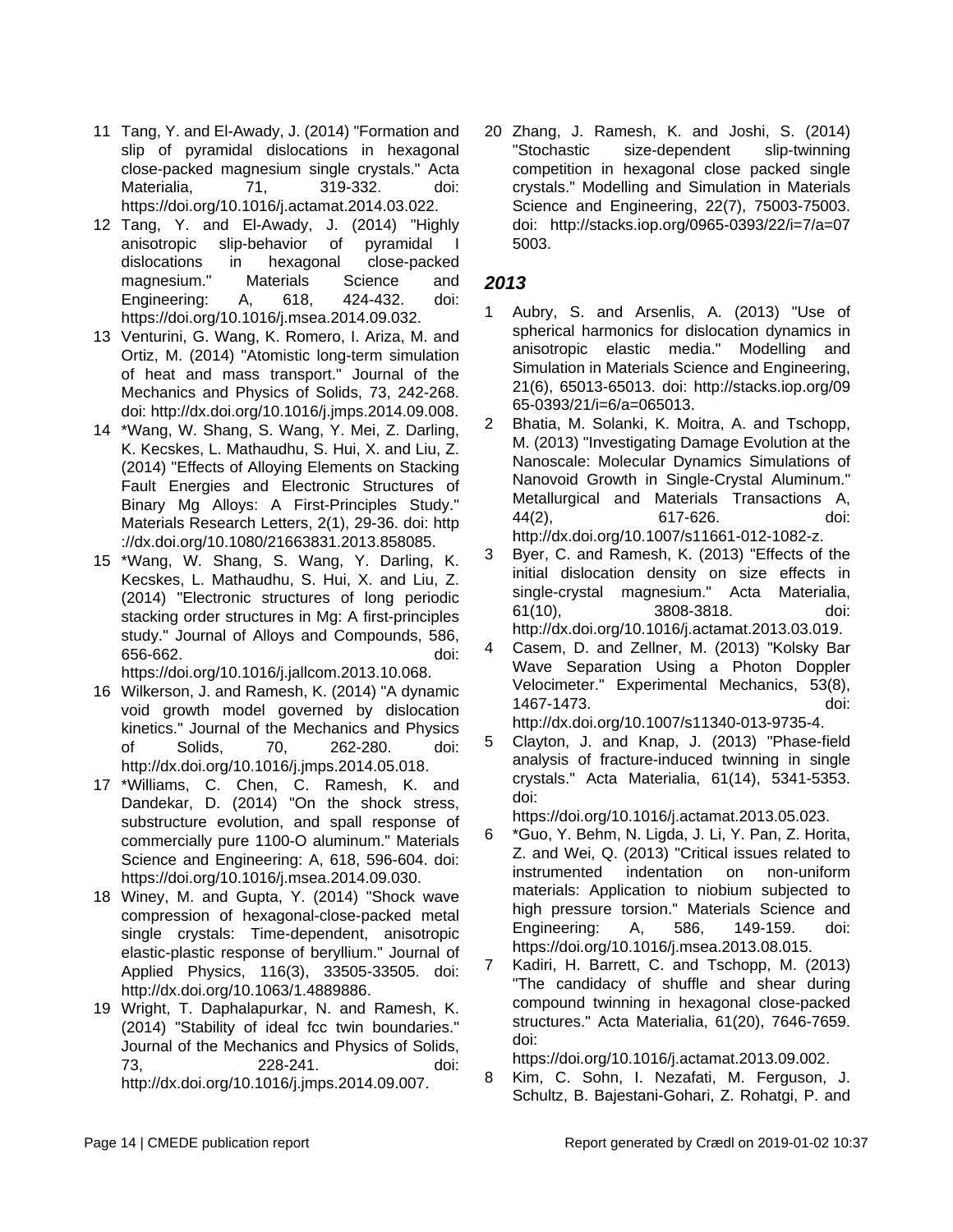Cho, K. (2013) "Prediction models for the yield strength of particle-reinforced unimodal pure magnesium (Mg) metal matrix nanocomposites (MMNCs)." Journal of Materials Science, 48(12), 4191-4204. doi:

http://dx.doi.org/10.1007/s10853-013-7232-x.

- 9 \*Vignes, R. Becker, R. Stölken, J. and Kumar, M. (2013) "An assessment of diamond anvil cell measurements on material strength." Journal of Applied Physics, 113(21), 213-503. doi: http://dx.doi.org/10.1063/1.4807786.
- 10 \*Williams, C. Chen, C. Ramesh, K. and Dandekar, D. (2013) "The effects of cold rolling on the microstructural and spall response of 1100 aluminum." Journal of Applied Physics, 114(9), 93502-93502. doi: http://dx.doi.org/10.1063/1.4817844.
- 11 \*Wu, C. Chung, P. Aubry, S. Munday, L. and Arsenlis, A. (2013) "The strength of binary junctions in hexagonal close-packed crystals." Acta Materialia, 61(9), 3422-3431. doi: https://doi.org/10.1016/j.actamat.2013.02.033.

#### **2012**

1 Casem, D. Grunschel, S. and Schuster, B. (2012) "Normal and Transverse Displacement Interferometers Applied to Small Diameter Kolsky Bars." Experimental Mechanics, 52(2), 173-184. doi: http://dx.doi.org/10.1007/s11340-011-9524-x.

2 Daphalapurkar, N. and Ramesh, K. (2012) "Orientation dependence of the nucleation and growth of partial dislocations and possible twinning mechanisms in aluminum." Journal of

277-294. doi: http://dx.doi.org/10.1016/j.jmps.2011.10.009.

the Mechanics and Physics of Solids, 60(2),

- 3 Grujicic, M. Pandurangan, B. Cheeseman, B. and Yen, C. (2012) "Spall-Fracture Physics and Spallation-Resistance-Based Material Selection." Journal of Materials Engineering and Performance, 21(9), 1813-1823. doi: http://dx.doi.org/10.1007/s11665-011-0068-0.
- 4 Panigrahi, S. Kumar, K. Kumar, N. Yuan, W. Mishra, R. DeLorme, R. Davis, B. Howell, R. and Cho, K. (2012) "Transition of deformation behavior in an ultrafine grained magnesium alloy." Materials Science and Engineering: A, 549, 123-127. doi: https://doi.org/10.1016/j.msea.2012.04.017.
- 5 \*Razavi, S. Foley, D. Karaman, I. Hartwig, K. Duygulu, O. Kecskes, L. Mathaudhu, S. and

Hammond, V. (2012) "Effect of grain size on prismatic slip in Mg–3Al–1Zn alloy." Scripta Materialia, 67(5), 439-442. doi: https://doi.org/10.1016/j.scriptamat.2012.05.017.

6 \*Williams, C. Ramesh, K. and Dandekar, D. (2012) "Spall response of 1100-O aluminum." Journal of Applied Physics, 111(12), 123-528. doi: http://dx.doi.org/10.1063/1.4729305.

### **Polymers**

### **2018**

1 Dong, H. Wang, Z. O'Connor, T. Azoug, A. Robbins, M. O. and Nguyen, V. (2018) "Micromechanical models for the stiffness and strength of UHMWPE macro fibrils." JMPS, 116, 70-98. doi: https://doi.org/10.1016.j.jmps.2018.03.015.

2 Galvani Cunha, M. and Robbins, M. O. (2018) "Determination of pressure-viscosity relation of 2,2,4-trimethylhexane by all-atom molecular dynamics simulations." Fluid Phase Equilib.,, Submitted.

- 3 \*McDaniel, P. Deitzel, J. Gillespie, J. and Strawhecker, K. (2018) "Nanoscale Interfibrillar Adhesion in UHMWPE Fibers." Journal of Polymer Science Part B: Polymer Physics, 56(5), 391-401. doi: https://doi.org/10.1002/polb.24552.
- 4 O'Connor, T. Elder, R. Sliozberg, Y. Sirk, T. Andzelm, J. and Robbins, M. O. (2018) "Molecular origins of anisotropic shock propagation in crystalline and amorphous polyethylene." Phys. Rev. Materials, 2(3), doi: htt ps://doi.org/10.1103/PhysRevMaterials.2.035601
- . 5 O'Connor, T. Alvarez, N. and Robbins, M. O. (2018) "Relating Chain Conformations to Extensional Stress in Entangled Polymer Melts." Phys. Rev. Lett., 121(4), doi: http://doi.org/10.1103/PhysRevLett.121.047801.
- 6 Polakovic, T. Gregory, D. McDaniel, P. Deitzel, J. and Gillespie, J. (2018) "A Single Fiber Peel Test to Assess Ultra High Molecular Weight Polyethylene Fiber Mesostructured Interactions." Journal of Applied Polymer Science, 1135(16), 46-156. doi: https://doi.org/10.1002/app.46156.
- 7 \*Staniszewski, J. Sockalingam, S. Bogetti, T. and Gillespie, J. (2018) "Modeling the Fibrillation of Kevlar KM2 Single Fibers Subjected to Transverse Compression." Fibers and Polymers, 19(7), 1479-1489. doi: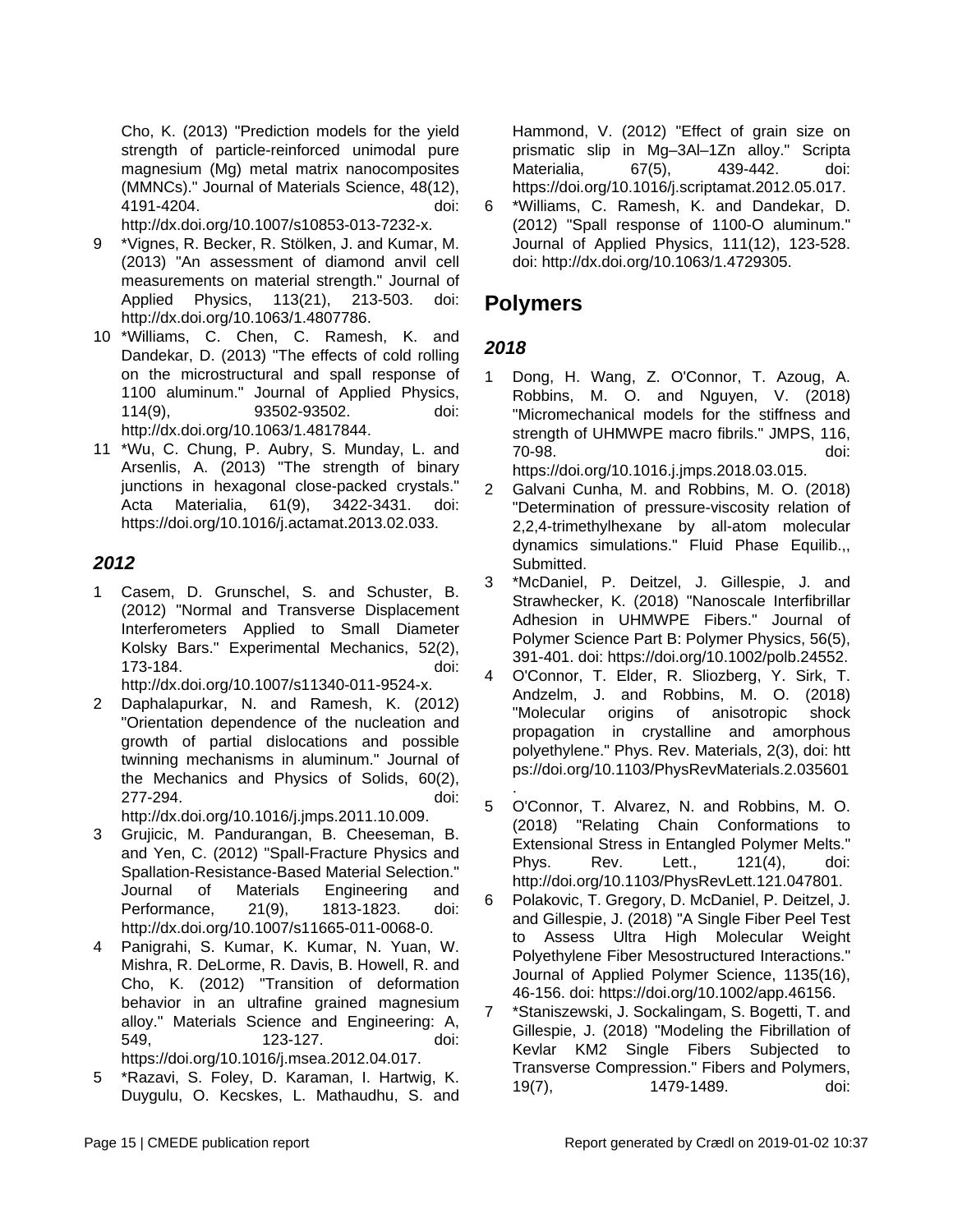https://doi.org/10.1007/s12221-018-8127-x. **Submitted.** 

#### **2017**

- 1 Bogetti, T. Walter, M. Staniszewski, J. and Cline, J. (2017) "Interlaminar shear characterization of ultra-high molecular weight polyethylene (UHMWPE) composite laminates." Composites Part A: Applied Science and Manufacturing, 98, 105-115. doi: https://doi.org/10.1016/j.composite sa.2017.03.018.
- 2 Brayton, A. Yeh, I. Andzelm, J. and Rutledge, G. (2017) "Vibrational Analysis of Semicrystalline Polyethylene Using Molecular Dynamics Simulation." Macromolecules, 50(17), 6690-6701. doi: https://dx.doi.org/10.1021/acs.m acromol.7b00995.
- 3 Chowdhury, S. Sockalingam, S. and Gillespie, J. (2017) "Molecular Dynamics Modeling of the Effect of Axial and Transverse Compression on the Residual Tensile Properties of Ballistic Fiber." Fibers, 5(7), 1-16. doi: http://www.mdpi.com/2079-6439/5/1/7/htm.
- 4 Deitzel, J. McDaniel, P. and Gillespie, J. (2017) "Chapter 10: High Performance Polyethylene Fibers." Structure and Properties of High-Performance Fibers, 1(1), 167-185. doi: htt ps://doi.org/10.1016/B978-0-08-100550-7.00007 -3. Accepted.
- 5 \*Elder, R. O'Connor, T. Chantawansri, T. Sliozberg, Y. Sirk, T. Yeh, I. Robbins, M. O. and Andzelm, J. (2017) "Shock-wave propagation and reflection in semicrystalline polyethylene: A molecular-level investigation." Phys. Rev. Materials, 1, 43606-43606. doi: http://dx.doi.org/ 10.1103/PhysRevMaterials.1.043606.
- 6 Haque, B. Z. Ali, M. and Gillespie, J. (2017) "Modeling Transverse Impact on UHMWPE Soft Ballistic Sub-Laminate." Journal of Thermoplastic Composite Materials, 30(11), 1441-1483. doi: https://doi.org/10.1177/0892705716637114.
- 7 Jadhao, V. and Robbins, M. O. (2017) "Correction for Jadhao and Robbins, Probing large viscosities in glass-formers with nonequilibrium simulations." Proceedings of the National Academy of Sciences, 114(39), 8317-8317. doi: https://doi.org/10.1073/pnas.1715376114.
- 8 Jadhao, V. and Robbins, M. O. (2017) "Probing large viscosities in glass-formers with nonequilibrium simulations." Proceedings of the National Academy of Sciences, 114(30),

7952-7957. doi:

http://dx.doi.org/10.1073/pnas.1705978114.

- 9 Jadhao, V. and Robbins, M. O. (2017) "Reply to Bair: Crossover to Arrhenius behavior at high viscosities in squalane." Proceedings of the National Academy of Sciences, 114(42), 8807-8808. doi: http://dx.doi.org/10.1073/pnas.1715298114.
- 10 \*McDaniel, P. Sockalingam, S. Deitzel, J. Gillespie, J. Keefe, M. Bogetti, T. Casem, D. and Weerasooriya, T. (2017) "The effect of fiber meso/nanostructure on the transverse compression response of ballistic fibers." Composites Part A: Applied Science and Manufacturing, 94, 133-145. doi: https://doi.org/1 0.1016/j.compositesa.2016.12.003.
- 11 \*McDaniel, P. Deitzel, J. Gillespie, J. and Strawhecker, K. (2017) "Influence of sub-filament structure on failure mechanisms for mode I and II loading conditions in UHMWPE filaments." Submitted.
- 12 \*McDaniel, P. Deitzel, J. Gillespie, J. and Strawhecker, K. (2017) "Measurement of Microfibril Adhesion in UHMW PE fibers through Nanomechanical testing." Submitted.
- 13 \*O'Connor, T. Elder, R. Sliozberg, Y. Sirk, T. Andzelm, J. and Robbins, M. O. (2017) "Molecular Origins of Anisotropic Shock Propagation in Crystalline and Amorphous Polyethylene." Physical Review Materials, Submitted.
- 14 \*Sockalingam, S. Casem, D. Weerasooriya, T. McDaniel, P. and Gillespie, J. (2017) "Experimental Investigation of the High Strain Rate Transverse Compression Behavior of Ballistic Single Fibers." Journal of Dynamic Behavior of Materials, 3(3), 474-484. doi: http://dx.doi.org/10.1007/s40870-017-0126-2.
- 15 Sockalingam, S. Gillespie, J. and Keefe, M. (2017) "Role of Inelastic Transverse Compressive Behavior and Multiaxial Loading on the Transverse Impact of Kevlar KM2 Single Fiber." Fibers, 5(1), 1-9. doi: http://dx.doi.org/10.3390/fib5010009.
- 16 \*Sockalingam, S. Casem, D. Gillespie, J. and Weerasooriya, T. (2017) "High strain rate transverse compression behavior of Kevlar KM2 and Dyneema SK76 ballistic single fibers." Polymer Testing, Submitted.
- 17 Sockalingam, S. Gillespie, J. and Keefe, M. (2017) "Influence of inelastic transverse compressive behavior on the transverse impact of Kevlar KM2 single fiber." Textile Research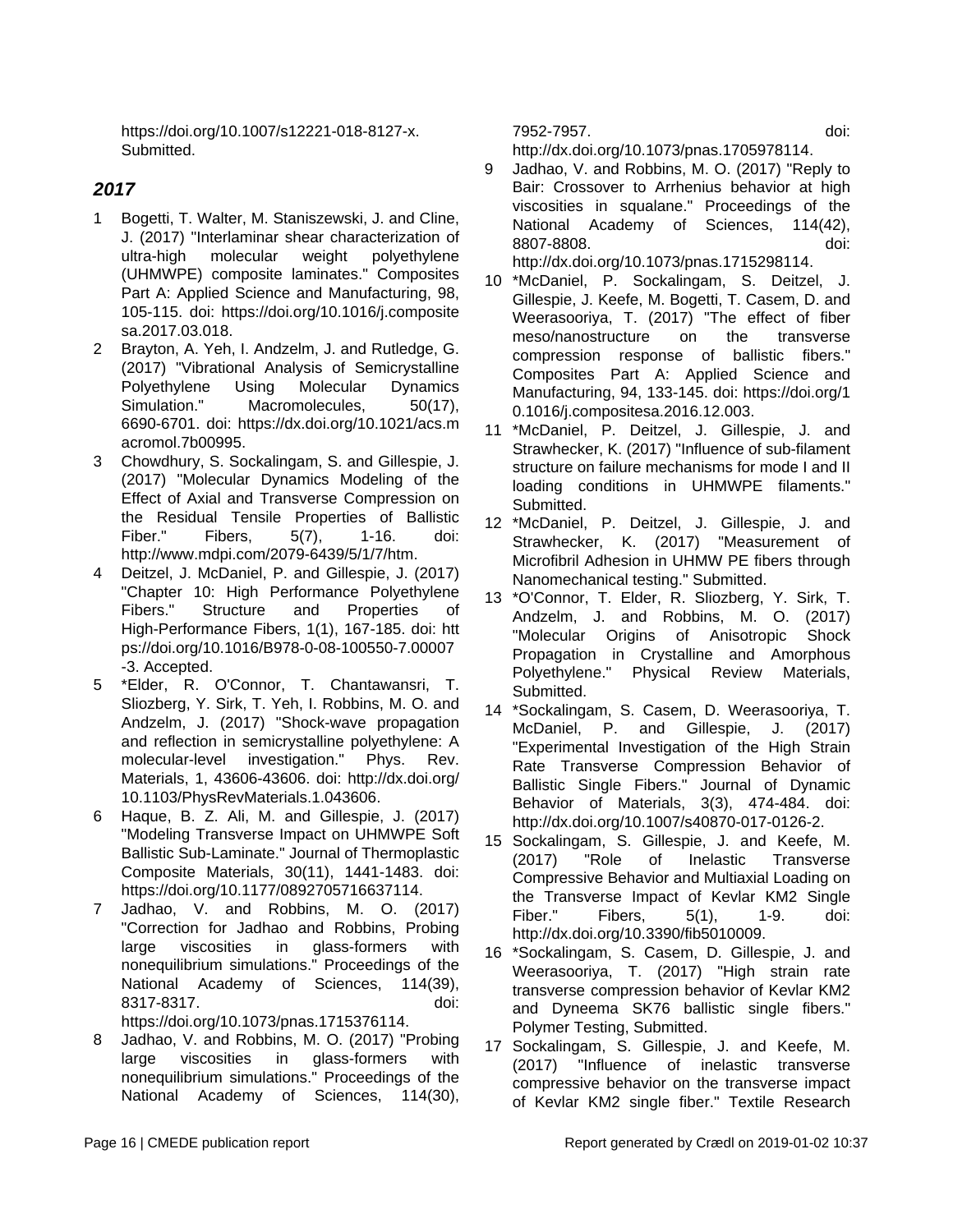Journal, Submitted.

- 18 Sockalingam, S. Gillespie, J. and Keefe, M. (2017) "Modeling the Fiber Length- Scale Response of Kevlar KM2 Yarn During Transverse Impact." Textile Research Journal, 87(8), 2242-2254. doi: https://doi.org/10.1177/0040517516669074.
- 19 Sockalingam, S. Chowdhury, S. Gillespie, J. and Keefe, M. (2017) "Recent Advances in Modeling and Experiments of Kevlar Ballistic Fibrils, Fibers, Yarns and Flexible Textile Fabrics – A Review." Textile Research Journal, 87(8), 984-1010. doi: https://doi.org/10.1177/0040517516646039.
- 20 Yeh, I. Lenhart, J. Rutledge, G. and Andzelm, J. (2017) "Molecular Dynamics Simulation of the Effects of Layer Thickness and Chain Tilt on Tensile Deformation Mechanisms of Semicrystalline Polyethylene." Macromolecules, 50(4), 1700-1712. doi: http://dx.doi.org/10.1021/ acs.macromol.6b01748.

#### **2016**

- 1 Elder, R. Knorr, D. Andzelm, J. Lenhart, J. and Sirk, T. (2016) "Nanovoid formation and mechanics: a comparison of poly(dicyclopentadiene) and epoxy networks from molecular dynamics simulations." Soft Matter, 12, 4418-4434. doi: http://dx.doi.org/10.1039/C6SM00691D.
- 2 Hsieh, A. Chantawansri, T. Hu, W. Cain, J. and Yu, J. (2016) "New insight into the influence of molecular dynamics of matrix elastomers on ballistic impact deformation in UHMWPE composites." Polymer, 95, 52-61. doi: https://doi.org/10.1016/j.polymer.2016.04.048.
- 3 O'Connor, T. and Robbins, M. O. (2016) "Chain Ends and the Ultimate Strength of Polyethylene Fibers." ACS Macro Letters, 5(3), 263-267. doi: http://dx.doi.org/10.1021/acsmacrolett.5b00838.
- 4 Sliozberg, Y. Kröger, M. and Chantawansri, T. (2016) "Fast equilibration protocol for million atom systems of highly entangled linear polyethylene chains." The Journal of Chemical Physics, 144(15), 154-901. doi: http://dx.doi.org/10.1063/1.4946802.
- 5 Sockalingam, S. Gillespie, J. and Keefe, M. (2016) "Influence of multiaxial loading on the failure of Kevlar KM2 single fiber." Textile Research Journal, 88(5), 483-498. doi: http://dx.doi.org/10.1177/0040517516681961.
- 6 Sockalingam, S. Gillespie, J. and Keefe, M. (2016) "Modeling the fiber length-scale response of Kevlar KM2 yarn during transverse impact." Textile Research Journal, 1(0), 2242-2254. doi: http://dx.doi.org/10.1177/0040517516669074.
- 7 Sockalingam, S. Bremble, R. Gillespie, J. and Keefe, M. (2016) "Transverse compression behavior of Kevlar KM2 single fiber." Composites Part A: Applied Science and Manufacturing, 81, 271-281. doi: https://doi.org/10.1016/j.composite sa.2015.11.032.
- 8 Veysset, D. Hsieh, A. Kooi, S. Maznev, A. Masser, K. and Nelson, K. (2016) "Dynamics of supersonic microparticle impact on elastomers revealed by real–time multi–frame imaging." Scientific Reports, 6, 25577-25577. doi: http://doi.org/10.1038/srep25577.
- 9 Wang, Y. Miao, Y. Huang, L. Swenson, D. Yen, C. Yu, J. and Zheng, J. (2016) "Effect of the inter-fiber friction on fiber damage propagation and ballistic limit of 2-D woven fabrics under a fully confined boundary condition." International Journal of Impact Engineering, 97, 66-78. doi: https://doi.org/10.1016/j.ijimpeng.2016.06.007.

### **2015**

1 Chantawansri, T. Yeh, I. and Hsieh, A. (2015) "Investigating the glass transition temperature at the atom-level in select model polyamides: A molecular dynamics study." Polymer, 81, 50-61. doi:

https://doi.org/10.1016/j.polymer.2015.09.069.

- 2 McDaniel, P. Deitzel, J. and Gillespie, J. (2015) "Structural Hierarchy and Surface Morphology of Highly Drawn Ultra High Molecular Weight Polyethylene Fibers Studied by Atomic Force Microscopy and Wide Angle X-Ray Diffraction." Journal of Polymer Research, 69, 148-158. doi: https://doi.org/10.1016/j.polymer.2015.05.010.
- 3 \*O'Connor, T. Andzelm, J. and Robbins, M. O. (2015) "AIREBO-M: A reactive model for hydrocarbons at extreme pressures." The Journal of Chemical Physics, 142(2), 24903-24903. doi: http://dx.doi.org/10.1063/1.4905549.
- 4 Rahman, R. and Foster, J. (2015) "A molecular dynamics based investigation of thermally vibrating graphene under different boundary conditions." Physica E: Low-dimensional Systems and Nanostructures, 72, 25-47. doi: https://doi.org/10.1016/j.physe.2015.04.007.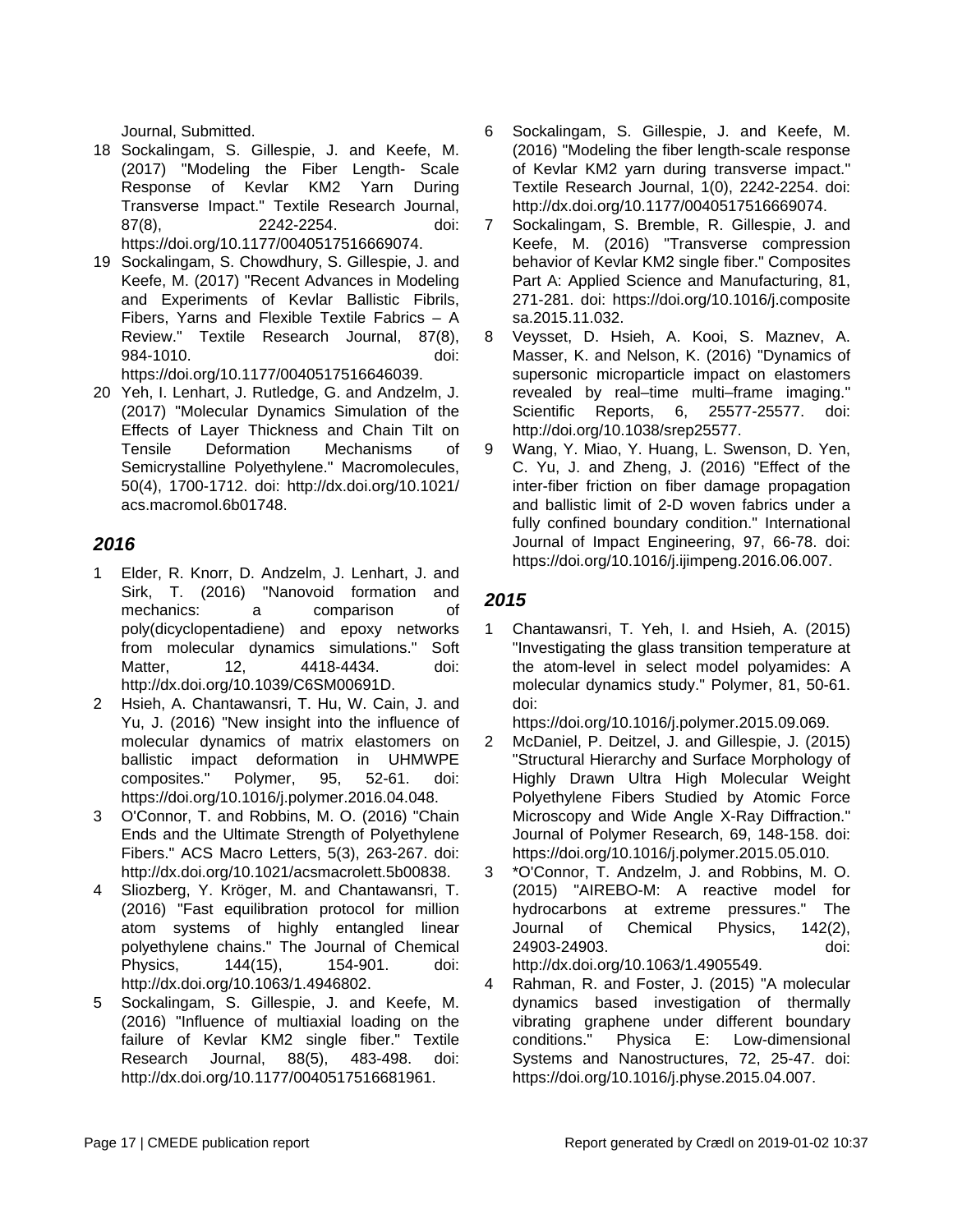- 5 Rahman, R. and Foster, J. (2015) "A molecular dynamics based investigation of thermally vibrating graphene under different boundary conditions." Physica E: Low-dimensional Systems and Nanostructures, 72, 25-47. doi: http://dx.doi.org/10.1016/j.physe.2015.04.007.
- 6 Rahman, R. and Foster, J. (2015) "Peridynamic theory of solids from the perspective of classical statistical mechanics." Physica A: Statistical Mechanics and its Applications, 437, 162-183. doi:

http://dx.doi.org/10.1016/j.physa.2015.05.099.

- 7 Sockalingam, S. Gillespie, J. and Keefe, M. (2015) "Dynamic modeling of Kevlar KM2 single fiber subjected to transverse impact." International Journal of Solids and Structures, 67, 297-310. doi: https://doi.org/10.1016/j.ijsolstr.2015.04.031.
- 8 Yeh, I. Andzelm, J. and Rutledge, G. (2015) "Mechanical and Structural Characterization of Semicrystalline Polyethylene under Tensile Deformation by Molecular Dynamics Simulations." Macromolecules, 48(12). 4228-4239. doi: http://dx.doi.org/10.1021/acs.ma cromol.5b00697.

### **2014**

- 1 Chantawansri, T. and Sliozberg, Y. (2014) "Computational study of the morphology and mechanical properties of dilute ABC triblock copolymers." Korea-Australia Rheology Journal, 26(1), 49-61. doi: http://dx.doi.org/10.1007/s13367-014-0006-4.
- 2 Cole, D. and Strawhecker, K. (2014) "An improved instrumented indentation technique for single microfibers." Journal of Materials Research, 29(9), 1104-1112. doi: http://dx.doi.org/10.1557/jmr.2014.83.
- 3 Lopatnikov, S. and Gillespie, J. (2014) "Simple analytical model for fiber tensile failure due to droplet impact." Journal of Applied Physics, 115(6), 63511-63511. doi: http://dx.doi.org/10.1063/1.4863207.
- 4 McAllister, Q. Gillespie, J. and VanLandingham, M. (2014) "The energy dissipative mechanisms of particle-fiber interactions in a textile composite." Journal of Composite Materials, 48(28), 3553-3567. doi: http://dx.doi.org/10.1177/0021998313511651.
- 5 \*Nilakantan, G. Merrill, R. Keefe, M. Gillespie, J. and Wetzel, E. (2014) "Experimental investigation of the role of frictional yarn pull-out

and windowing on the probabilistic impact response of kevlar fabrics." Composites Part B: Engineering, 68, 215-229. doi: https://doi.org/10. 1016/j.compositesb.2014.08.033.

- 6 Rahman, R. Haque, A. and Foster, J. (2014) "A Multiscale Modeling Scheme Based on Peridynamic Theory." International Journal for Multiscale Computational Engineering, 12(3), 223-248. doi: http://doi.org/10.1615/IntJMultCom pEng.2014007954.
- 7 Rahman, R. and Foster, J. (2014) "Bridging the length scales through nonlocal hierarchical multiscale modeling scheme." Computational Materials Science, 92, 401-415. doi: http://dx.doi. org/10.1016/j.commatsci.2014.05.052.
- 8 Rahman, R. and Foster, J. (2014) "Deformation mechanism of graphene in amorphous polyethylene: A molecular dynamics based study." Computational Materials Science, 87, 232-240. doi: https://doi.org/10.1016/j.commatsci.2014.02.023.
- 9 \*Sanborn, B. and Weerasooriya, T. (2014) "Quantifying damage at multiple loading rates to Kevlar KM2 fibers due to weaving, finishing, and pre-twist." International Journal of Impact Engineering, 71, 50-59. doi: https://doi.org/10.1016/j.ijimpeng.2014.04.005.
- 10 Sockalingam, S. Gillespie, J. and Keefe, M. (2014) "On the transverse compression response of Kevlar KM2 using fiber-level finite element model." International Journal of Solids and Structures, 51(13), 2504-2517. doi: http://dx.doi.org/10.1016/j.ijsolstr.2014.03.020.
- 11 Strawhecker, K. and Cole, D. (2014) "Morphological and local mechanical surface characterization of ballistic fibers via AFM." Journal of Applied Polymer Science, 131(19), 1-1. doi: http://dx.doi.org/10.1002/app.40880.

- 1 Grujicic, M. Pandurangan, B. Snipes, J. Yen, C. and Cheeseman, B. (2013) "Multi-Length Scale-Enriched Continuum-Level Material Model for Kevlar®-Fiber-Reinforced Polymer-Matrix Composites." Journal of Materials Engineering and Performance, 22(3), 681-695. doi: http://dx.doi.org/10.1007/s11665-012-0329-6.
- 2 McAllister, Q. Gillespie, J. and VanLandingham, M. (2013) "The influence of surface microstructure on the scratch characteristics of Kevlar fibers." Journal of Materials Science, 48(3), 1292-1302. doi: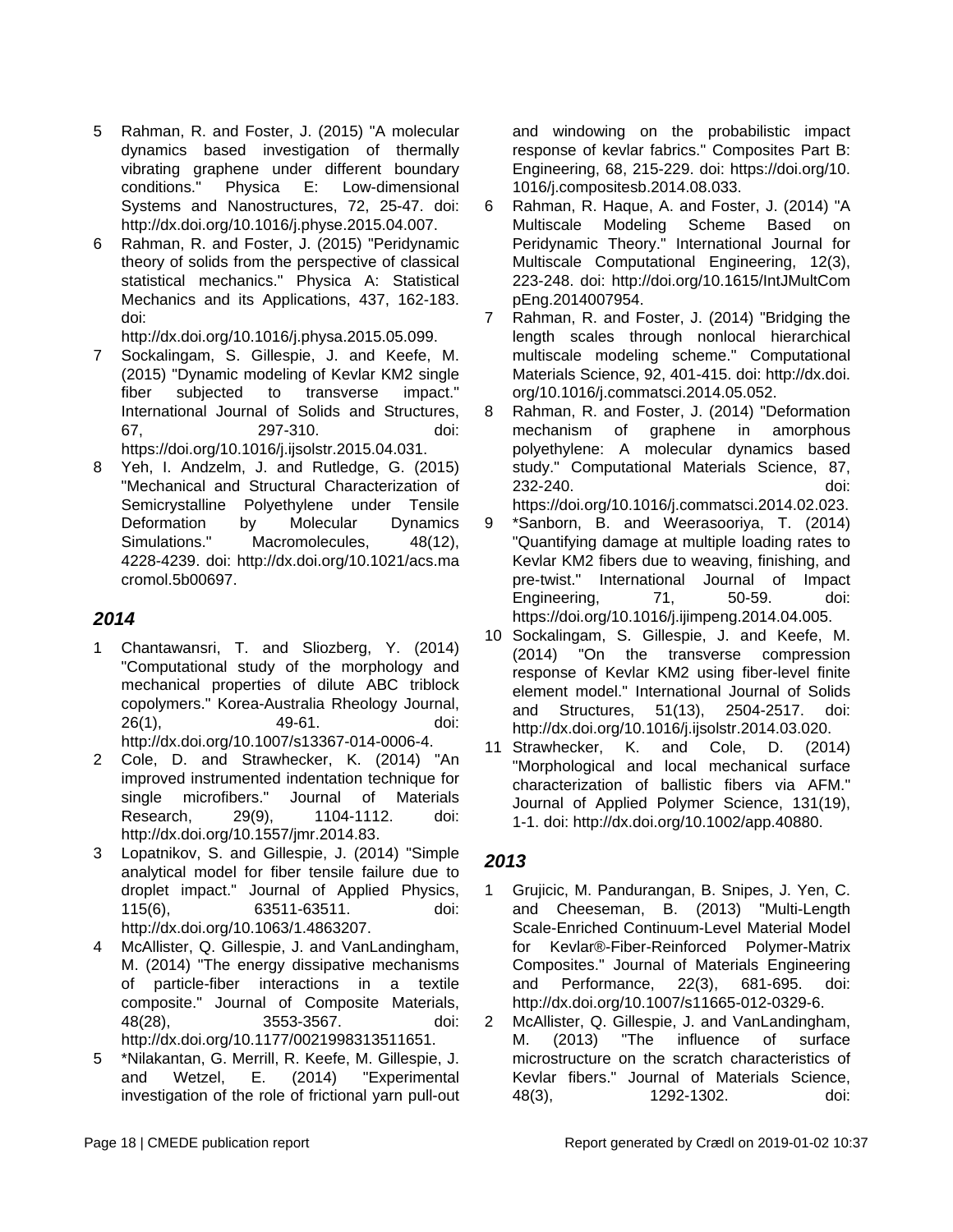http://dx.doi.org/10.1007/s10853-012-6872-6.

3 McAllister, Q. Gillespie, J. and VanLandingham, M. (2013) "The sub-micron scale energy dissipative deformation mechanisms of Kevlar fibrils." Journal of Materials Science, 48(18), 6245-6261. doi:

http://dx.doi.org/10.1007/s10853-013-7422-6.

- 4 \*Nilakantan, G. Wetzel, E. Bogetti, T. and Gillespie, J. (2013) "A deterministic finite element analysis of the effects of projectile characteristics on the impact response of fully clamped flexible woven fabrics." Composite Structures, 95, 191-201. doi: https://doi.org/10.1016/j.compstruc t.2012.07.023.
- 5 Nilakantan, G. and Gillespie, J. (2013) "Yarn pull-out behavior of plain woven Kevlar fabrics: Effect of yarn sizing, pullout rate, and fabric pre-tension." Composite Structures, 101, 215-224. doi: https://doi.org/10.1016/j.compstruc t.2013.02.018.
- 6 Rahman, R. Foster, J. and Haque, A. (2013) "Molecular dynamics simulation and characterization of graphene--cellulose nanocomposites." The Journal of Physical Chemistry A, 117(25), 5344-5353. doi: https://doi.org/10.1021/jp402814t.
- 7 Sirk, T. Khare, K. Karim, M. Lenhart, J. Andzelm, J. McKenna, G. and Khare, R. (2013) "High strain rate mechanical properties of a cross-linked epoxy across the glass transition." Polymer, 54(26), 7048-7057. doi: https://doi.org/10.1016/j.polymer.2013.10.051.
- 8 Sliozberg, Y. and Chantawansri, T. (2013) "Computational study of imperfect networks using a coarse-grained model." The Journal of Chemical Physics, 139(19), 194-904. doi: http://dx.doi.org/10.1063/1.4832140.

#### **2012**

1 Chantawansri, T. Sliozberg, Y. Andzelm, J. and Hsieh, A. (2012) "Coarse-grained modeling of model poly(urethane urea)s: Microstructure and interface aspects." Polymer, 53(20), 4512-4524. doi:

https://doi.org/10.1016/j.polymer.2012.07.056.

2 Grujicic, M. Hariharan, A. Pandurangan, B. Yen, C. Cheeseman, B. Wang, Y. Miao, Y. and Zheng, J. (2012) "Fiber-Level Modeling of Dynamic Strength of Kevlar® KM2 Ballistic Fabric." Journal of Materials Engineering and Performance, 21(7), 1107-1119. doi: http://dx.doi.org/10.1007/s11665-011-0006-1.

3 McAllister, Q. Gillespie, J. and VanLandingham, M. (2012) "Evaluation of the three-dimensional properties of Kevlar across length scales." Journal of Materials Research, 27(14), 1824-1837. doi: https://doi.org/10.1557/jmr.2012.80.

4 McAllister, Q. Gillespie, J. and VanLandingham, M. (2012) "Nonlinear indentation of fibers." Journal of Materials Research, 27(1), 197-213. doi: https://doi.org/10.1557/jmr.2011.336.

- 5 Nilakantan, G. and Gillespie, J. (2012) "Ballistic impact modeling of woven fabrics considering yarn strength, friction, projectile impact location, and fabric boundary condition effects." Composite Structures, 94(12), 3624-3634. doi: ht tps://doi.org/10.1016/j.compstruct.2012.05.030.
- 6 \*Nilakantan, G. Keefe, M. Wetzel, E. Bogetti, T. and Gillespie, J. (2012) "Effect of statistical yarn tensile strength on the probabilistic impact response of woven fabrics." Composites Science and Technology, 72(2), 320-329. doi: https://doi. org/10.1016/j.compscitech.2011.11.021.
- 7 \*Nilakantan, G. Wetzel, E. Bogetti, T. and Gillespie, J. (2012) "Finite element analysis of projectile size and shape effects on the probabilistic penetration response of high strength fabrics." Composite Structures, 94(5), 1846-1854. doi: https://doi.org/10.1016/j.compstr uct.2011.12.028.
- 8 Sirk, T. Slizoberg, Y. Brennan, J. Lisal, M. and Andzelm, J. (2012) "An enhanced entangled polymer model for dissipative particle dynamics." The Journal of Chemical Physics, 136(13), 134-903. doi: https://doi.org/10.1063/1.3698476.
- 9 Sliozberg, Y. Sirk, T. Brennan, J. and Andzelm, J. (2012) "Bead-spring models of entangled polymer melts: Comparison of hard-core and soft-core potentials." Journal of Polymer Science Part B: Polymer Physics, 50(24), 1694-1698. doi: http://dx.doi.org/10.1002/polb.23175.
- 10 Sliozberg, Y. and Andzelm, J. (2012) "Fast protocol for equilibration of entangled and branched polymer chains." Chemical Physics Letters, 523, 139-143. doi: https://doi.org/10.1016/j.cplett.2011.12.040.

## **Integrative**

### **2017**

1 Barnes, B. Leiter, K. Becker, R. Knap, J. and Brennan, J. (2017) "LAMMPS integrated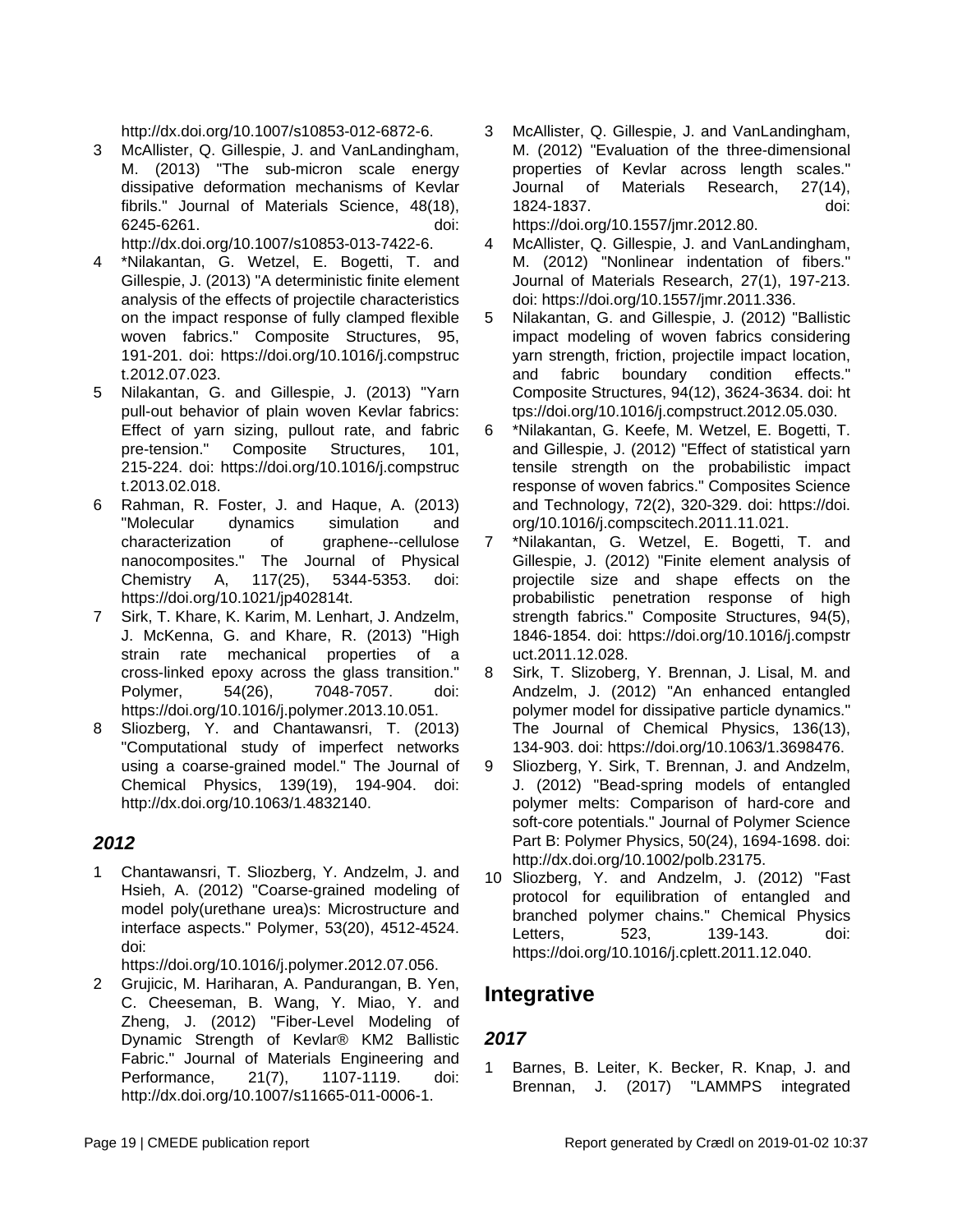materials engine (LIME) for efficient automation of particle-based simulations: application to equation of state generation." Modelling and Simulation in Materials Science and Engineering, 25(5), 55006-55006. doi: https://doi.org/10.1088/1361-651X/aa6e36.

2 \*Voisin, T. Grapes, M. Zhang, Y. Lorenzo, N. Ligda, J. Schuster, B. and Weihs, T. (2017) "TEM sample preparation by femtosecond laser machining and ion milling for high-rate TEM straining experiments." Ultramicroscopy, 175, 1-8. doi:

https://doi.org/10.1016/j.ultramic.2016.12.001.

3 Wildman, R. O'Grady, J. and Gazonas, G. (2017) "A hybrid multiscale finite element/peridynamics method." International Journal of Fracture, 207(1), 41-53. doi: http://dx.doi.org/10.1007/s10704-017-0218-y.

#### **2016**

- 1 Carey, N. Budavari, T. Daphalapurkar, N. and Ramesh, K. (2016) "Data integration for materials research." Integrating Materials and Manufacturing Innovation, 5(1), 7-7. doi: https://doi.org/10.1186/s40192-016-0049-0.
- 2 Clayton, J. and Knap, J. (2016) "Phase field modeling and simulation of coupled fracture and twinning in single crystals and polycrystals." Computer Methods in Applied Mechanics and Engineering, 312, 447-467. doi: https://doi.org/10.1016/j.cma.2016.01.023.
- 3 Knap, J. Spear, C. Leiter, K. Becker, R. and Powell, D. (2016) "A computational framework for scale-bridging in multi-scale simulations." International Journal for Numerical Methods in Engineering, 108(13), 1649-1666. doi: http://dx.doi.org/10.1002/nme.5270.

#### **2015**

- 1 Clayton, J. and Knap, J. (2015) "Nonlinear phase field theory for fracture and twinning with analysis of simple shear." Philosophical Magazine, 95(24), 2661-2696. doi: http://dx.doi.o rg/10.1080/14786435.2015.1076176.
- 2 Clayton, J. and Knap, J. (2015) "Phase field modeling of directional fracture in anisotropic polycrystals." Computational Materials Science, 98, 158-169. doi: https://doi.org/10.1016/j.commatsci.2014.11.009.
- 3 \*Strack, O. Leavy, B. and Brannon, R. (2015) "Aleatory uncertainty and scale effects in

computational damage models for failure and fragmentation." International Journal for Numerical Methods in Engineering, 102, 468-495. doi:

http://dx.doi.org/10.1002/nme.4699.

4 Zhang, L. Jasa, J. Gazonas, G. Jérusalem, A. and Negahban, M. (2015) "Extracting continuum-like deformation and stress from molecular dynamics simulations." Computer Methods in Applied Mechanics and Engineering, 283, 1010-1031. doi: https://doi.org/10.1016/j.cma.2014.10.018.

#### **2014**

- 1 Brennan, J. Lisal, M. Moore, J. Izvekov, S. Schweigert, I. and Larentzos, J. (2014) "Coarse-Grain Model Simulations of Nonequilibrium Dynamics in Heterogeneous Materials." The Journal of Physical Chemistry Letters. 5(12), 2144-2149. doi: https://doi.org/10.1021/jz500756s.
- 2 Clayton, J. (2014) "Article Navigation An alternative three-term decomposition for single crystal deformation motivated by non-linear elastic dislocation solutions." The Quarterly Journal of Mechanics and Applied Mathematics, 67(1), 127-158. doi: https://doi.org/10.1093/qjmam/hbt026.
- 3 Izvekov, S. and Rice, B. (2014) "Multi-scale coarse-graining of non-conservative interactions in molecular liquids." The Journal of Chemical Physics. 140(10). 104-104. doi: http://dx.doi.org/10.1063/1.4866142.
- 4 Weile, D. Hopkins, D. Gazonas, G. and Powers, B. (2014) "On the proper formulation of Maxwellian electrodynamics for continuum mechanics." Continuum Mechanics and Thermodynamics, 26(3), 387-401. doi: http://dx.doi.org/10.1007/s00161-013-0308-7.
- 5 Wildman, R. and Gazonas, G. (2014) "A finite difference-augmented peridynamics method for reducing wave dispersion." International Journal of Fracture, 190(1), 39-52. doi: http://dx.doi.org/10.1007/s10704-014-9973-1.
- 6 Zimmerman, J. Sabau, A. Zaeem, M. Tschopp, M. and Spearot, D. (2014) "Algorithm Development in Computational Materials Science." JOM, 66(3), 397-398. doi: http://dx.doi.org/10.1007/s11837-013-0846-2.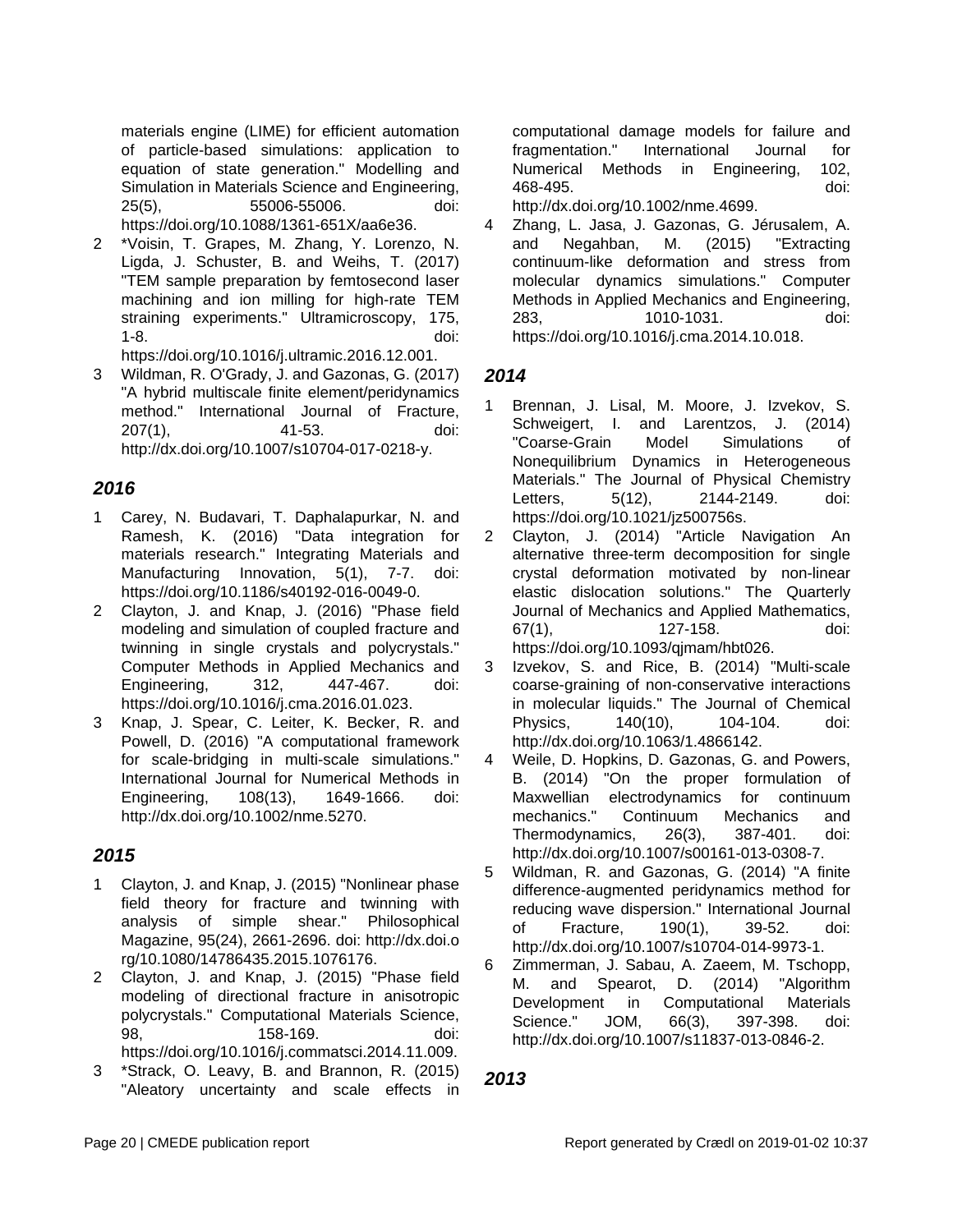- 1 Beaudet, T. Mattson, W. and Rice, B. (2013) "New form of polymeric nitrogen from dynamic shock simulation." The Journal of Chemical Physics, 138(5), 54503-54503. doi: http://dx.doi.org/10.1063/1.4789307.
- 2 Grinfeld (a.k.a. Greenfield), M. (2013) "Thermodynamic models of phase transformations and failure waves." Wave Motion, 50(7), 1118-1126. doi: https://doi.org/10.1016/j.wavemoti.2013.04.010.
- 3 Satapathy, S. and Hsieh, K. (2013) "Jump conditions for Maxwell equations and their consequences." AIP Advances, 3(1), 12120-12120. doi: http://dx.doi.org/10.1063/1.4789794.
- 4 Taylor, D. (2013) "Intermolecular Forces and Molecular Dynamics Simulation of 1,3,5-Triamino-2,4,6-trinitrobenzene (TATB) Using Symmetry Adapted Perturbation Theory." The Journal of Physical Chemistry A, 117(16), 3507-3520. doi: http://dx.doi.org/10.1021/jp4005289.

#### **2012**

- 1 Gazonas, G. and Velo, A. (2012) "Analytical solutions for the resonance response of Goupillaud-type elastic media using z-transform methods." Wave Motion, 49(1), 135-151. doi: https://doi.org/10.1016/j.wavemoti.2011.08.002.
- 2 McWilliams, R. Kadry, Y. Mahmood, M. Goncharov, A. and Ciezak-Jenkins, J. (2012) "Structural and chemical properties of the nitrogen-rich energetic material triaminoguanidinium 1-methyl-5-nitriminotetrazolate under pressure." The Journal of Chemical Physics, 137(5),

54501-54501. doi: http://dx.doi.org/10.1063/1.4732097.

### **Uncategorized**

#### **2018**

1 Lloyd, J. Matejunas, A. Becker, R. Walter, T. Priddy, M. and Kimberley, J. (2018) "Dynamic tensile failure of rolled magnesium: Simulations and experiments quantifying the role of texture and second-phase particles." International Journal of Plasticity, Accepted.